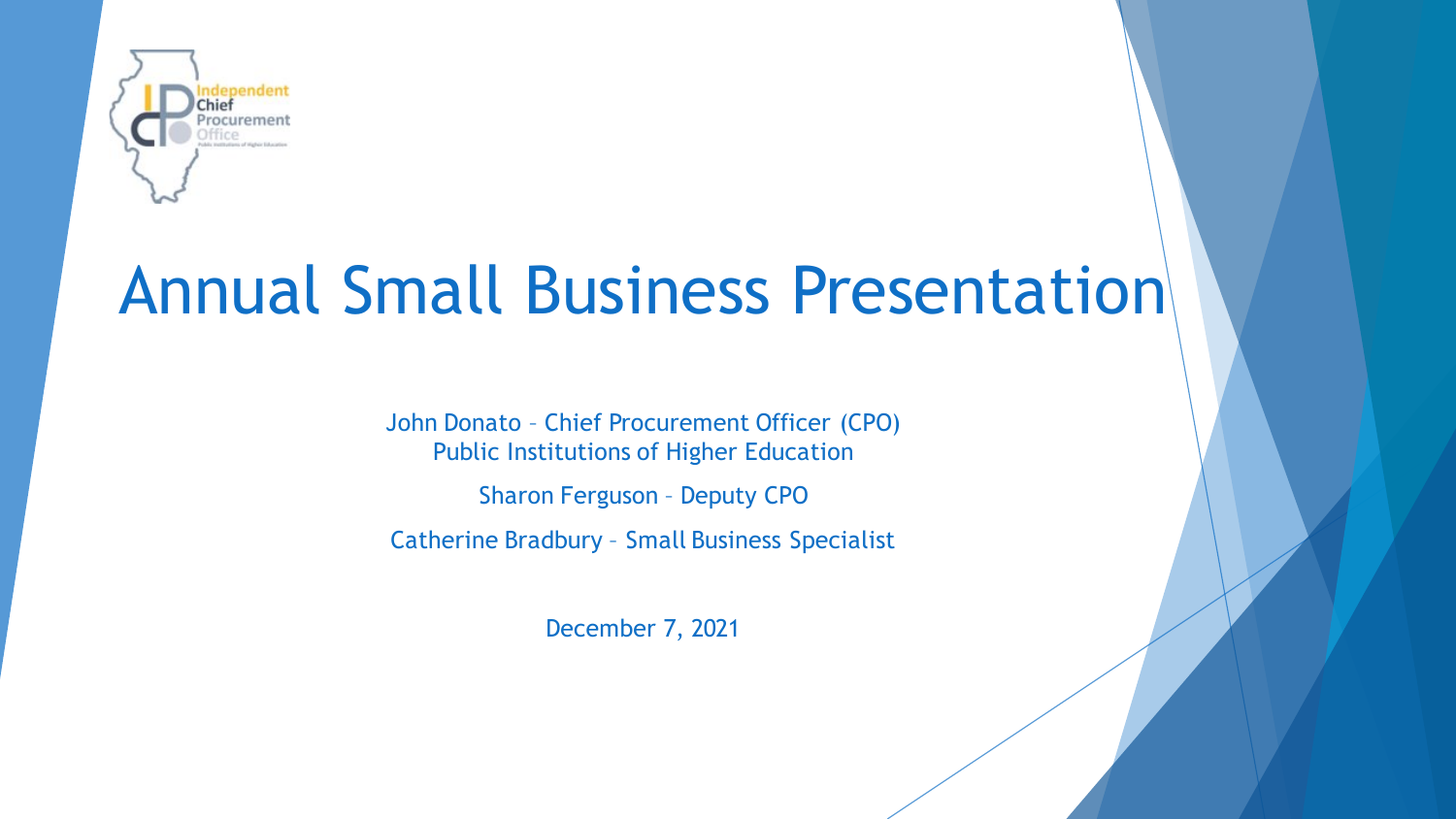## Chief Procurement Offices

- $\triangleright$  Public Institutions of Higher Education [www.Illinois.gov/cpo/HigherEd](http://www.illinois.gov/cpo/HigherEd)
- Capital Development Board [www.Illinois.gov/cpo/cdb](http://www.illinois.gov/cpo/cdb)
- $\triangleright$  Department of Transportation [www.Illinois.gov/cpo/dot](http://www.illinois.gov/cpo/dot)
- $\triangleright$  General Services
	- [www.Illinois.gov/cpo/general](http://www.illinois.gov/cpo/general)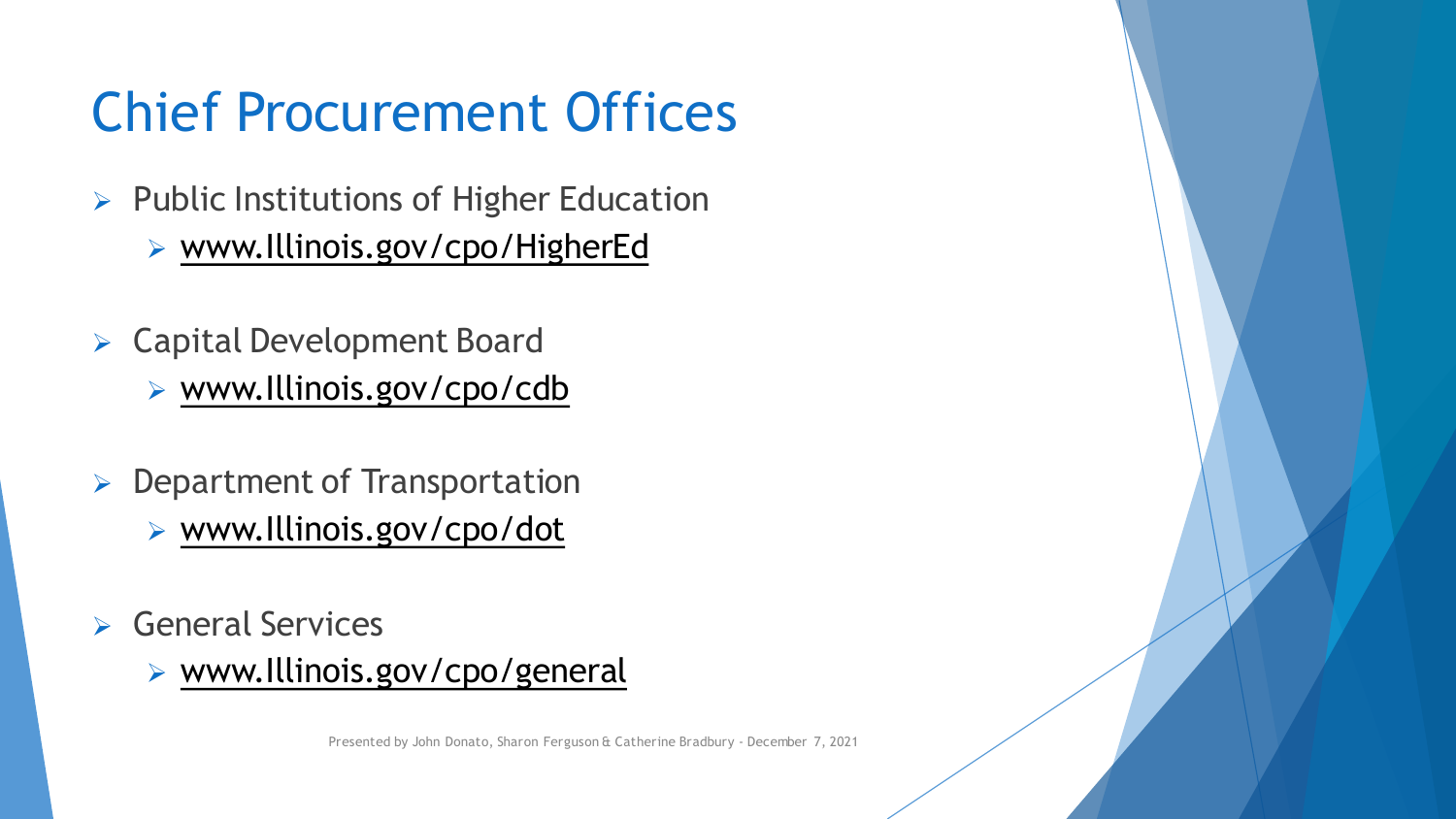### Table of Contents

- I. Procurement Code, Rules, and Requirements
- II. Procurement Programs
- III. Registration
- IV. Procurement Methods
- V. Resources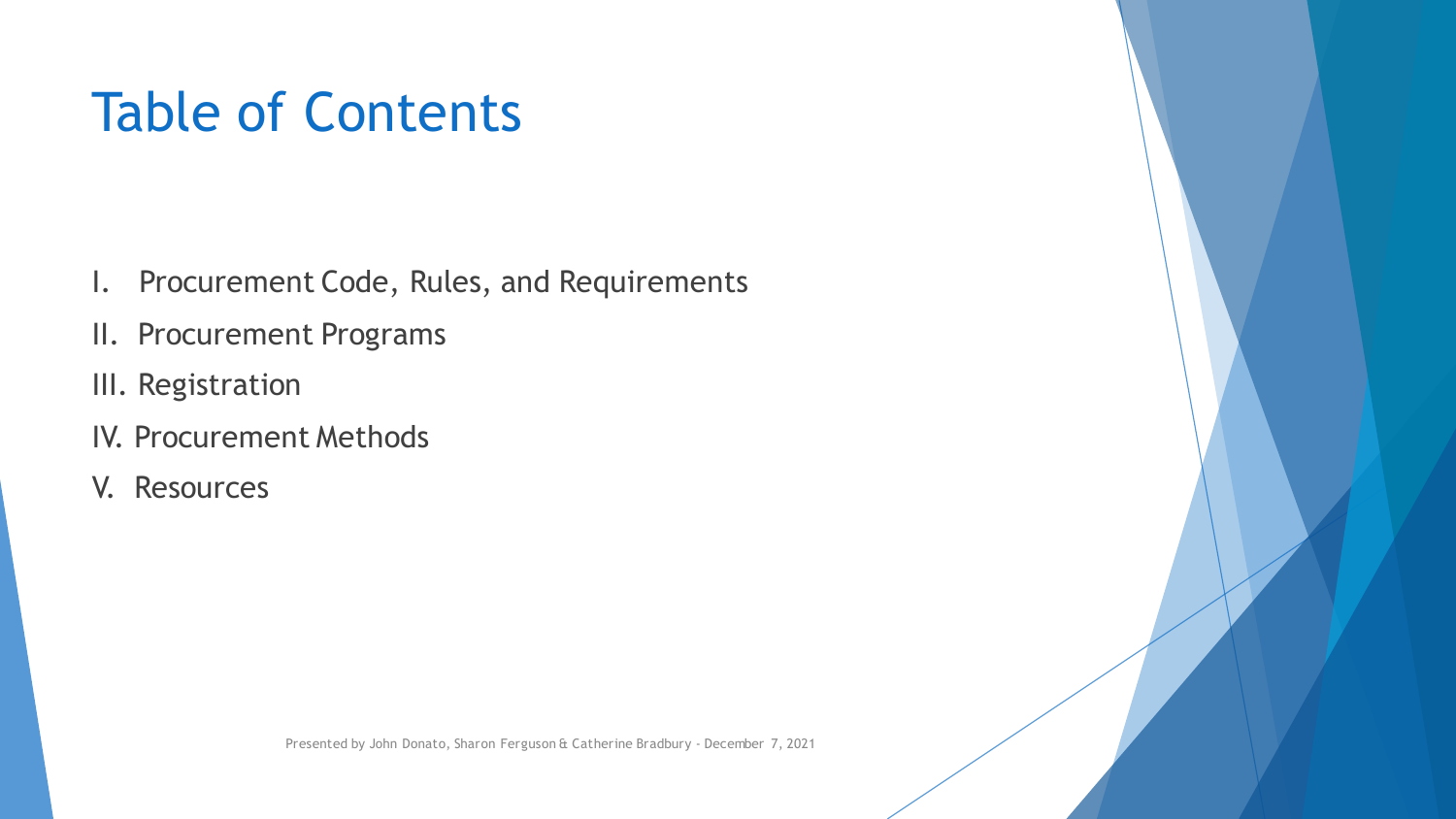### I. Procurement Code and Rules

- $\triangleright$  Illinois Procurement Code
	- **▶ 30 ILCS 500**
- $\triangleright$  Standard Procurement Rules

44 Illinois Administrative Code 4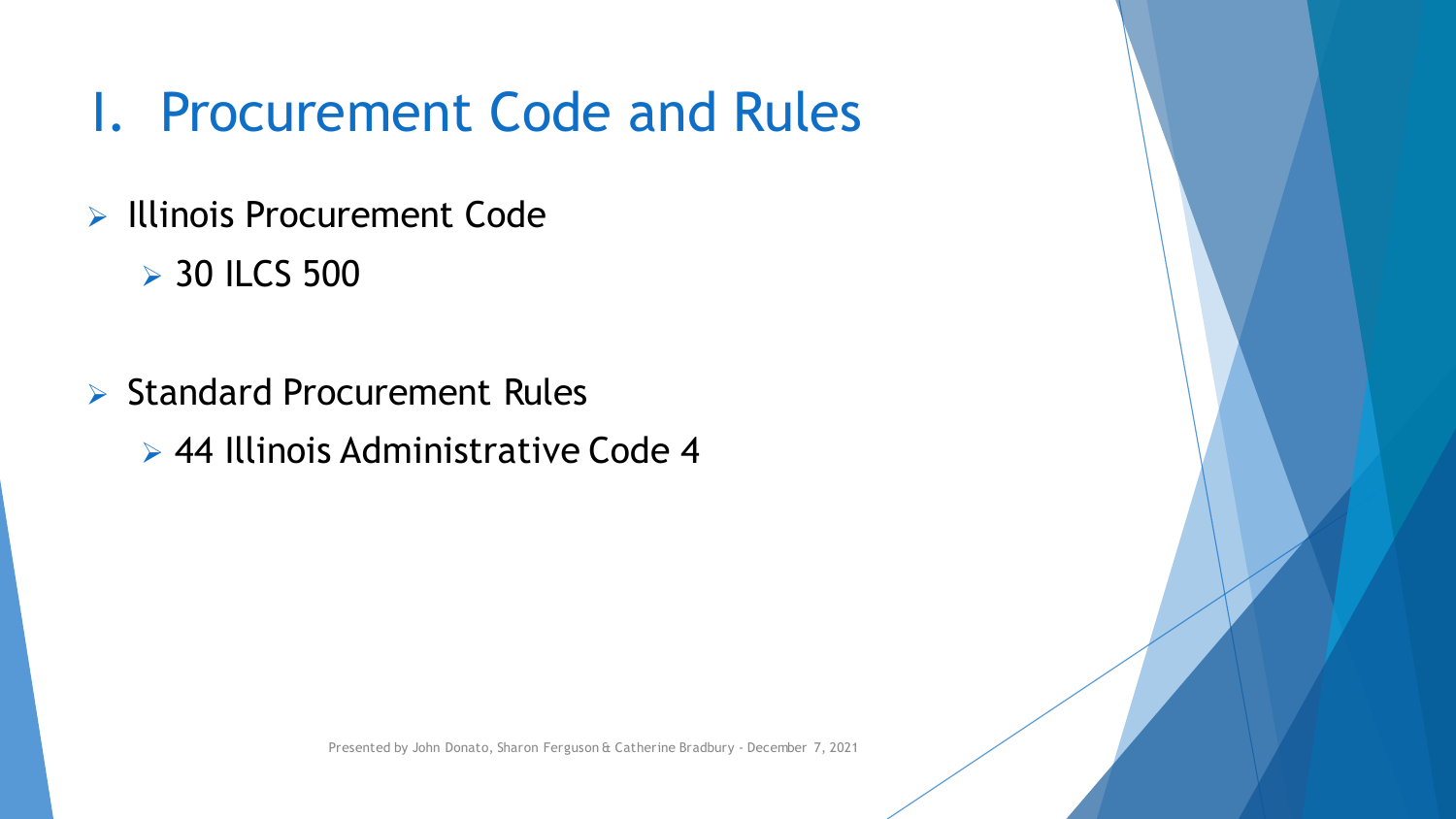### I. Requirements

- 1. Be a legal entity authorized to do business in Illinois
	- www.cyberdriveillinois.com
- 2. Register with the Illinois State Board of Elections
	- https://BEREP.elections.il.gov
- 3. Hold a current Illinois Department of Human Rights (IDHR) bidder number
	- www.Illinois.gov/dhr/PublicContracts
- 4. Construction may require prequalification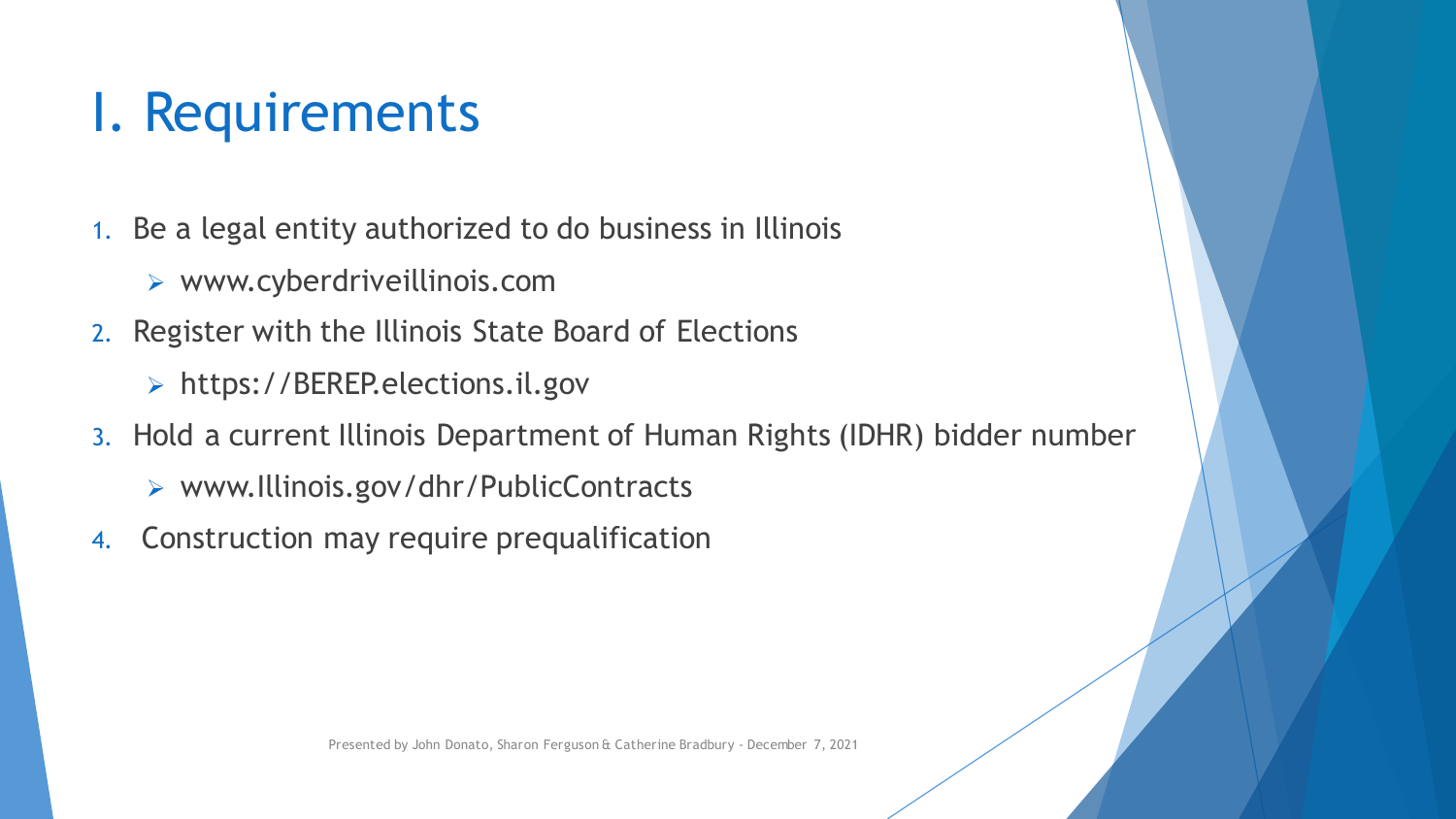### II. Procurement Programs

- $\triangleright$  Business Enterprise Program (BEP)
- $\triangleright$  Veteran Business Program (VBP)
- $\triangleright$  State Use
- $\triangleright$  Small Business Program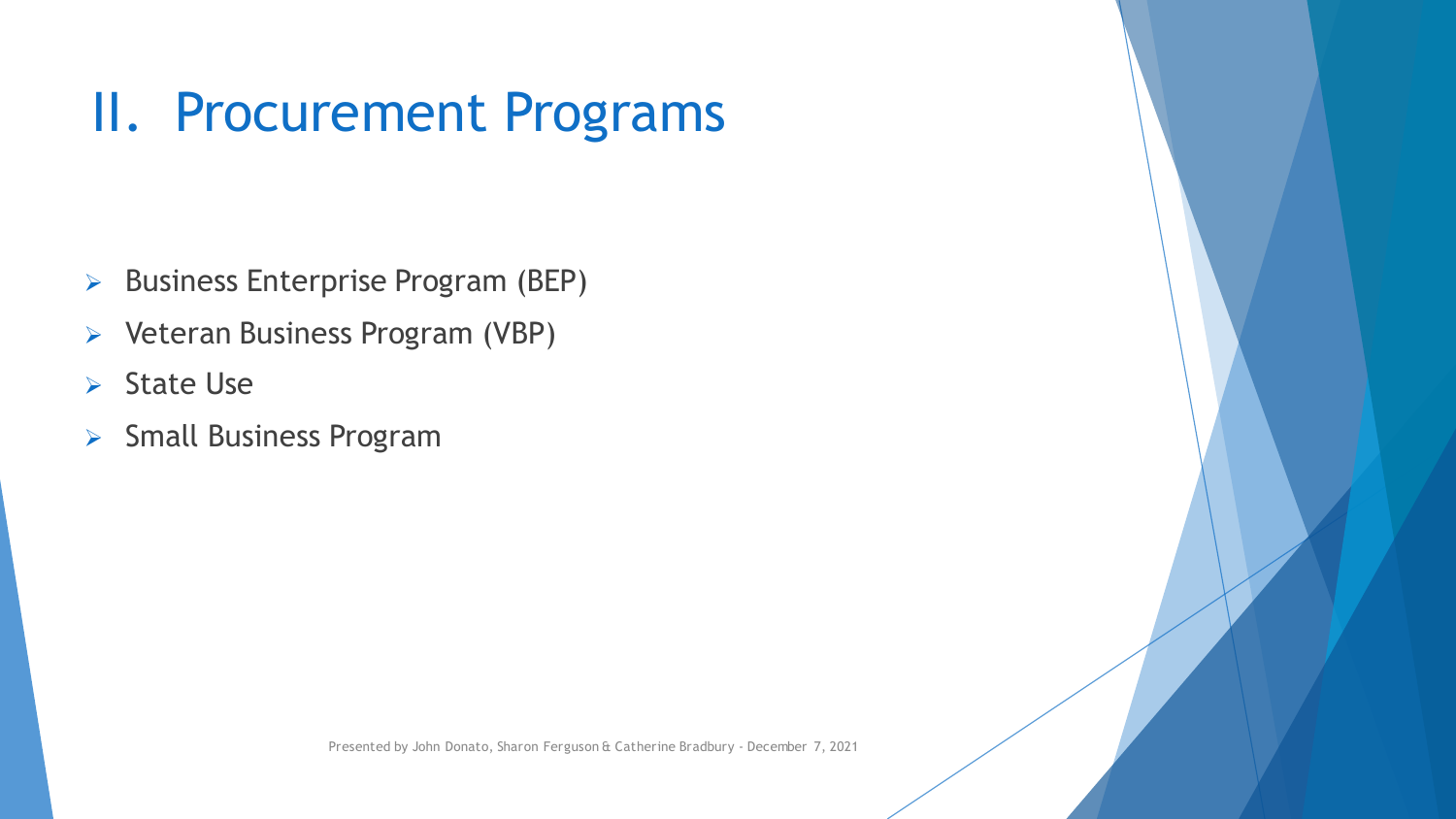### II. Business Enterprise Program

- Promotes the economic development of small businesses owned by Minorities, Women, and Persons with Disabilities. State agencies and universities have a goal to buy at least 20% of goods and services from BEP certified businesses.
- **Do I Qualify?**
	- At least 51% owned and controlled by persons who are minority, women, or designated as disabled
	- Must be a US citizen or lawful permanent resident
	- Annual gross sales of less than \$75 million
- **Application Process**
	- Full BEP Certification Application Process
	- Recognition Certification Process

#### **[https://cms.diversitycompliance.com](https://cms.diversitycompliance.com/)**

### **<https://www2.illinois.gov/cms/business/sell2/bep/Pages/default.aspx>**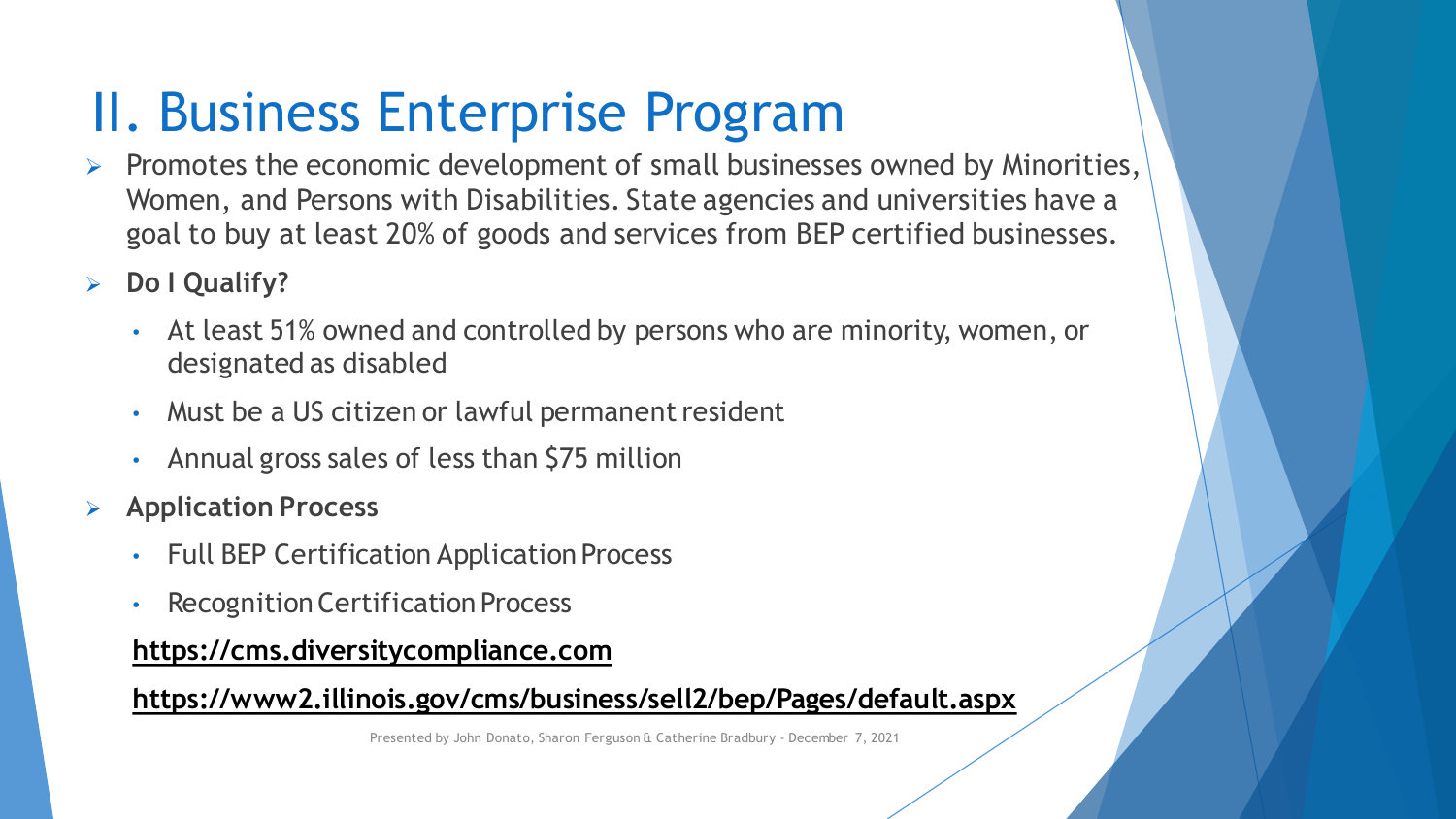### **[https://cms.diversitycompliance.com](https://cms.diversitycompliance.com/)**

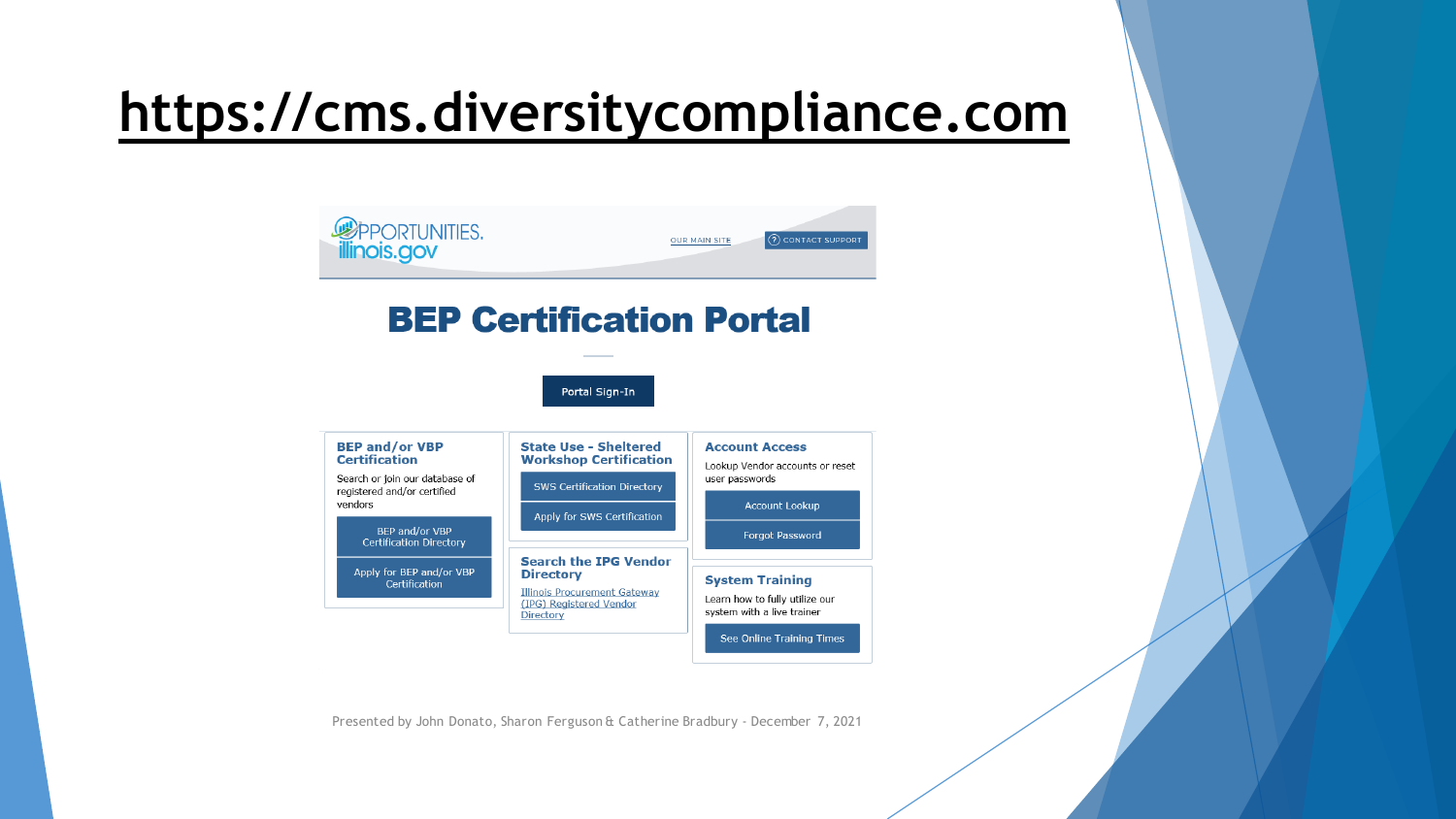### II. Veteran Business Program

- Not less than 3% of the total dollar amount of State contracts, shall be established as a goal to be awarded to veteran owned or service-disabled veteran-owned small businesses.
- **Do I Qualify?**
	- At least 51% owned by veterans or service-disabled veterans living in Illinois
	- Annual gross sales of less than \$75 million
- **Application Process**
	- Full Certification Application Process
	- Recognition Certification Process

#### **[https://cms.diversitycompliance.com](https://cms.diversitycompliance.com/)**

**<https://www2.illinois.gov/cms/business/sell2/Pages/VeteranownedBusinesses.aspx>**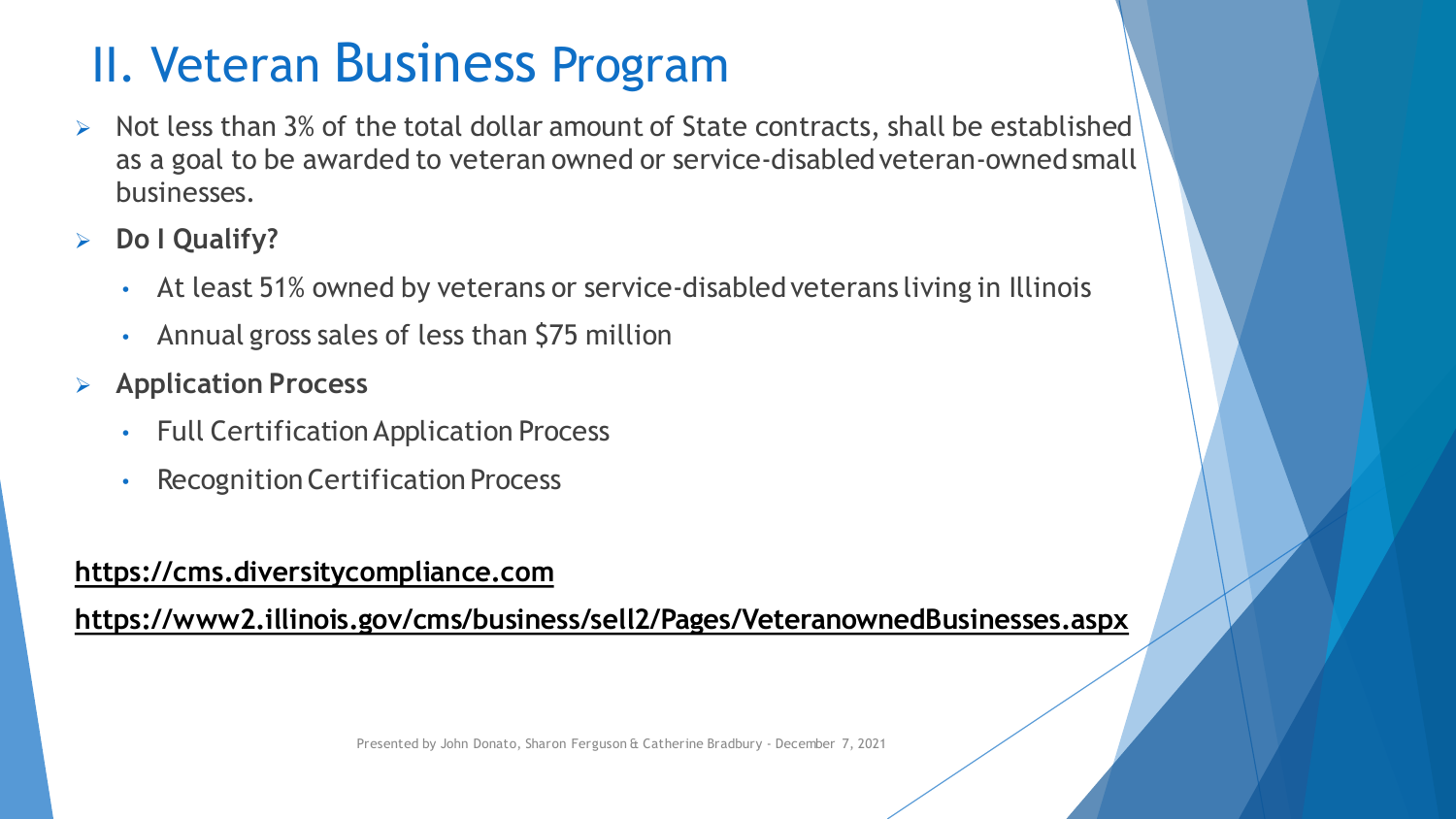### II. State Use

- The program provides employment opportunities for people working in qualified not-for-profit agencies by encouraging all agencies and universities to purchase products and services produced and provided by persons with significant disabilities.
- **Do I Qualify?**
	- Complies with Illinois laws governing private not-for-profit organizations
	- Meets the applicable Illinois Department of Human Services standards
	- Certified as a sheltered work center by the Wage and Hour Division of the US Department of Labor or is an accredited vocational program that provides transition services to youth between the ages of 14 ½ and 22 in accordance with individualized education plans under Section 14-8.03 of the School Code and that provides residential services at a child care institution, as defined under Section 2.06 of the Child Care Act of 1969, or at a group home, as defined under Section 2.16 of the Child Care Act of 1969.

#### **[https://cms.diversitycompliance.com](https://cms.diversitycompliance.com/)**

#### **<https://www2.illinois.gov/cms/agency/stateuse/Pages/default.aspx>**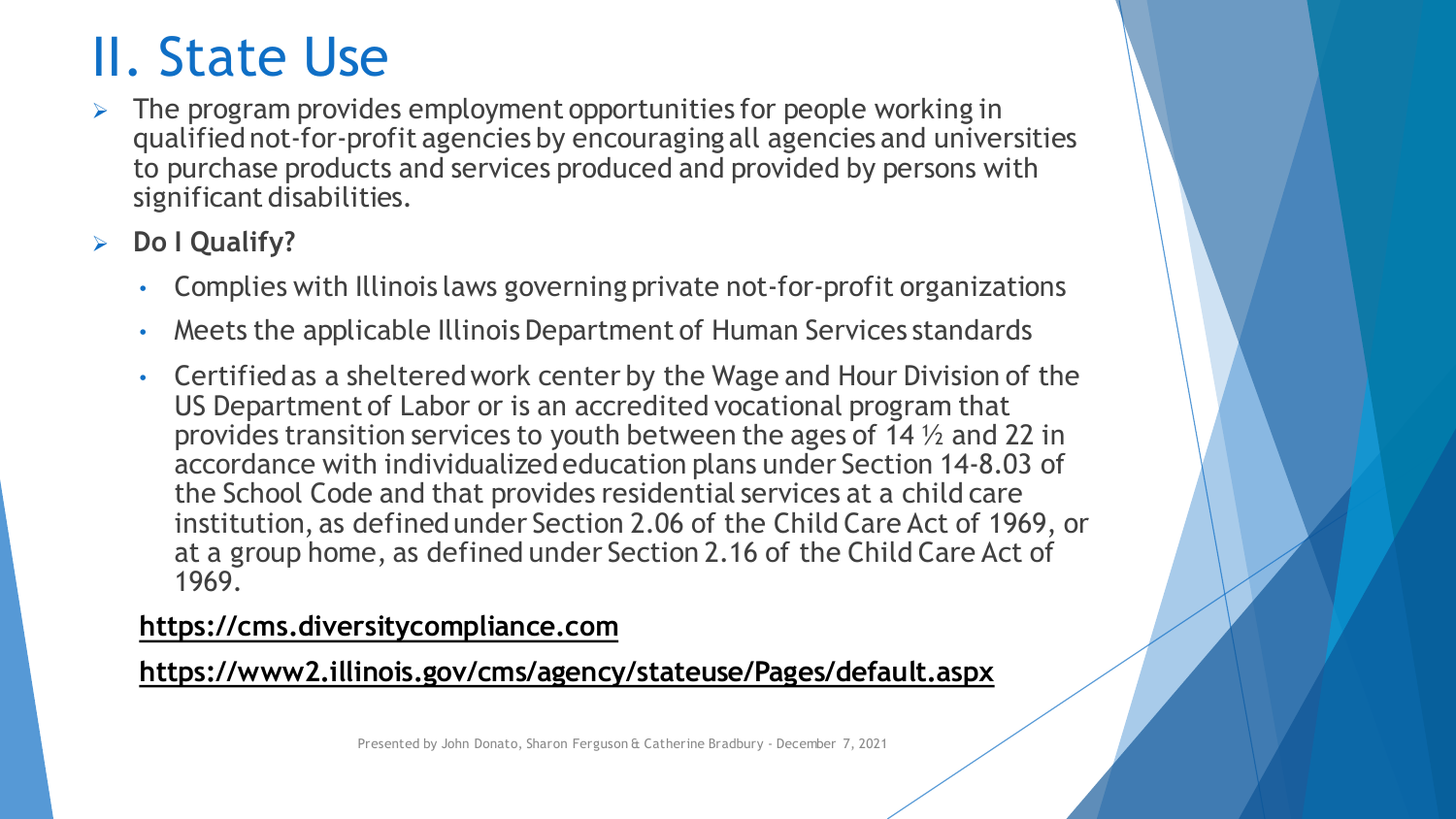### II. Small Business Program

 $\triangleright$  State agencies and universities have a goal to spend 10% of all spend on state contracts with Illinois small businesses.

### **Do I Qualify?**

- Illinois Business
- Not to exceed annual sales:
	- Wholesale \$13 million
	- Retail \$8 million
	- Construction \$14 million
	- Manufacturing 250 employees or less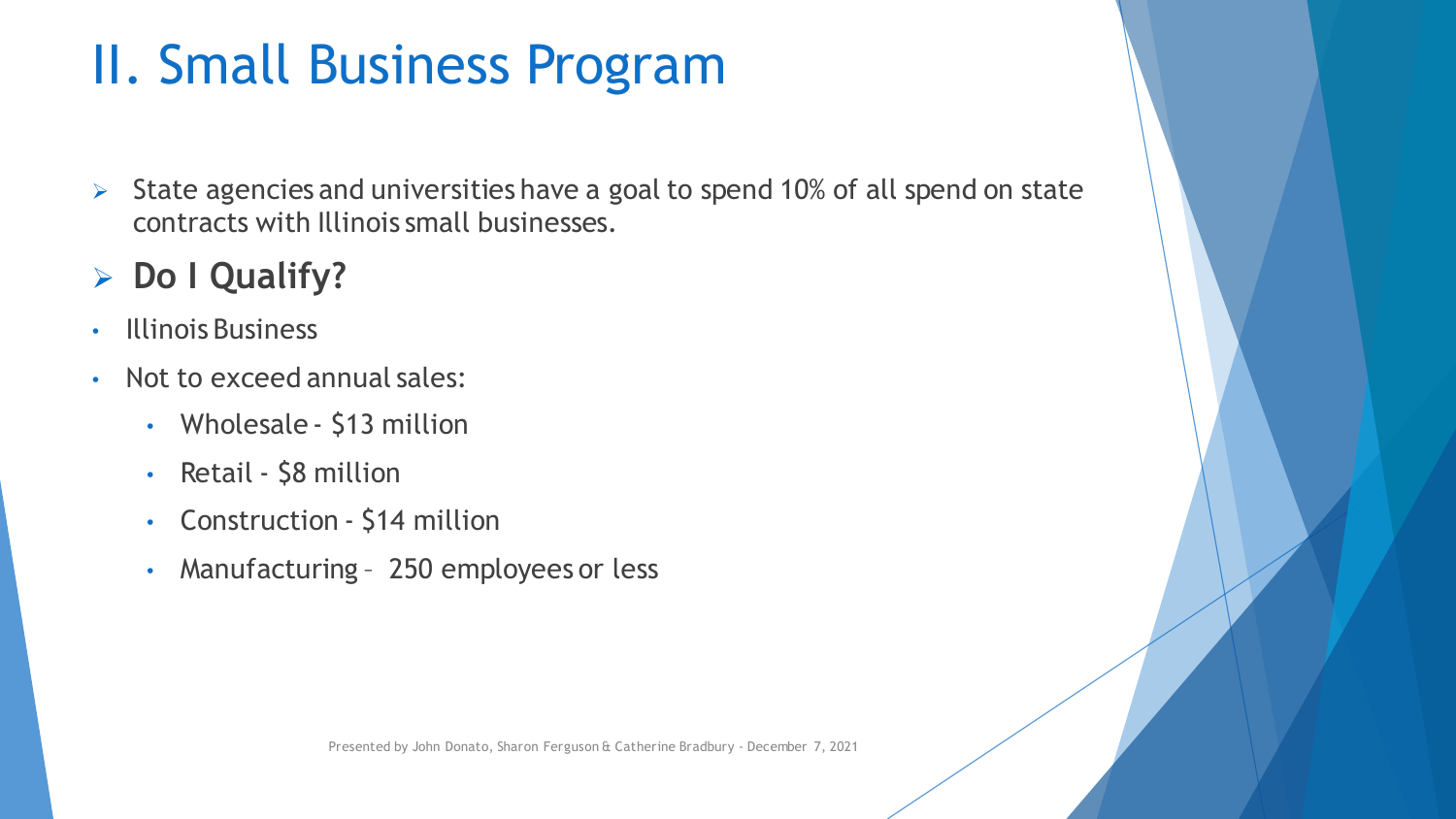### III. Procurement Bulletin Registration

 $\triangleright$  Register with the Public Institutions of Higher Education Illinois Procurement Bulletin: [https://www.procure.stateuniv.state.il.us](https://www.procure.stateuniv.state.il.us/)

| Illinois Procurement Bulletin<br>Public Institutions of Higher Education                                                                                                                                                                                                                                                                                                                                                                                                                                                                                                                                                                                                                                  | <b>MY BULLETIN</b><br>E-mail:<br>Password:<br>Forgot your password?<br>Logon<br>Not registered? Register me now to receive these free services!<br>Document Downloads - E-mail Notifications<br>E-Bidding |
|-----------------------------------------------------------------------------------------------------------------------------------------------------------------------------------------------------------------------------------------------------------------------------------------------------------------------------------------------------------------------------------------------------------------------------------------------------------------------------------------------------------------------------------------------------------------------------------------------------------------------------------------------------------------------------------------------------------|-----------------------------------------------------------------------------------------------------------------------------------------------------------------------------------------------------------|
| ▶ VENDOR REQUIREMENTS<br>All vendors who wish to bid on State of Illinois public university contracts must:<br>Be a legal entity authorized to do business in Illinois in conformance with the Illinois Secretary of State<br>Register with the Illinois State Board of Elections<br>- Hold a current Bidder Eligibility Number from the <b>Illinois</b> Department of Human Rights (IDHR)<br>To download solicitation documents, receive E-mail notifications of opportunities, and take advantage of other vendor services, vendors are encouraged to register for a My Bulletin account.<br>For more information about these and other vendor requirements, refer to Doing Business with Universities. |                                                                                                                                                                                                           |
| ▶ Solicitations & Awards<br>Notice of Potential Opportunity<br><b>Real Property Purchases</b><br>Joint/Cooperative Purchases<br><b>Browse</b><br><b>Search</b>                                                                                                                                                                                                                                                                                                                                                                                                                                                                                                                                            |                                                                                                                                                                                                           |
| Enter keyword or procurement number:<br><b>Search Tips</b><br>Search<br>PUBLIC HIGHER EDUCATION BULLETIN INFO                                                                                                                                                                                                                                                                                                                                                                                                                                                                                                                                                                                             |                                                                                                                                                                                                           |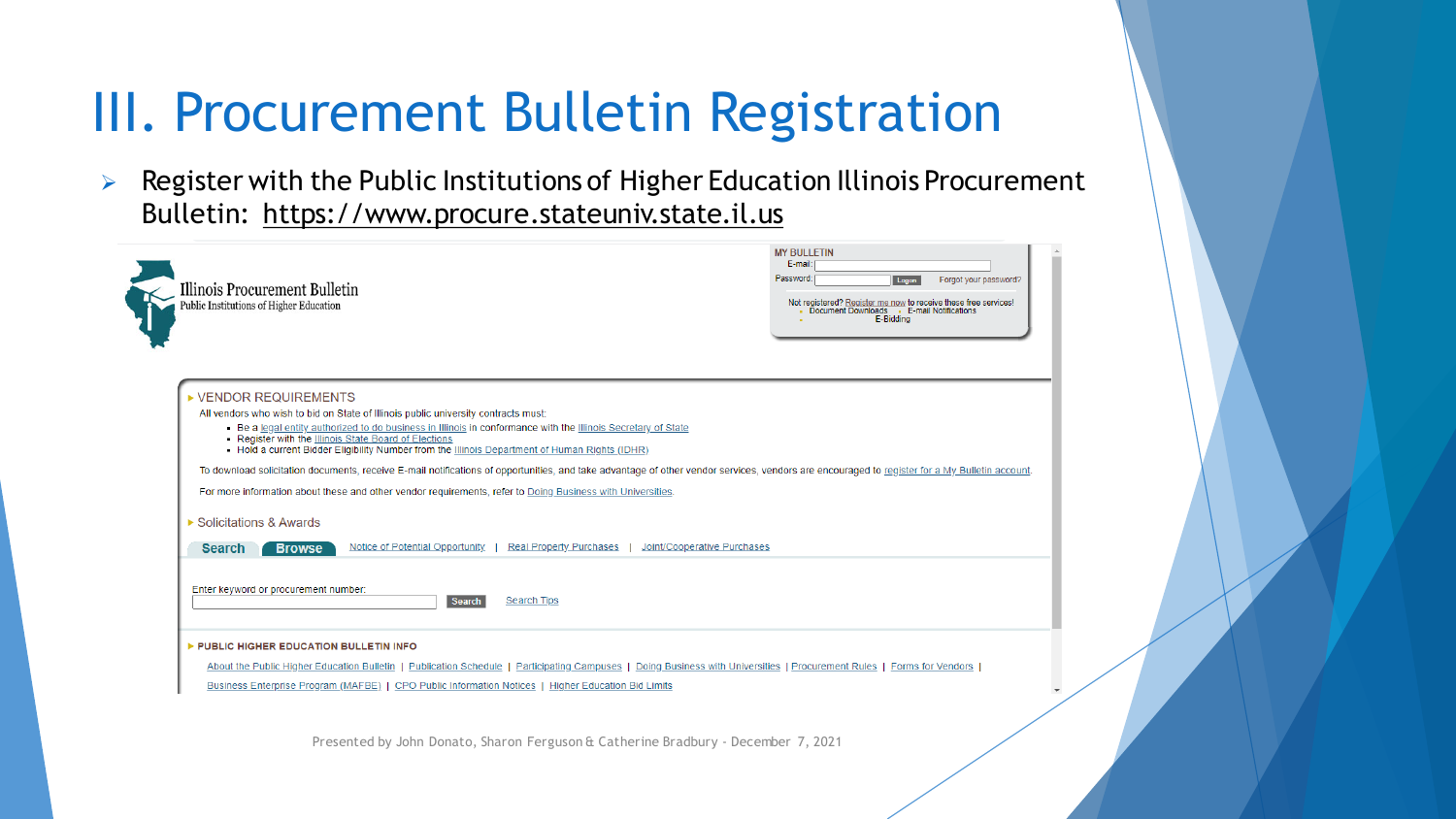### III. Recently Updated NIGP Codes



Home/Search | About the Public Higher Education Bulletin | Publication Schedule | Participating Campuses | Doing Business with Universities | Procurement Rules | Forms for Vendors | Business Enterprise Program (MAFBE) | CPO Public Information Notices | Higher Education Bid Limits

#### **NIGP Codes**

#### 005: Abrasives

- 005-05: Abrasives Equipment and Tools
- 005-14: Abrasives, Coated: Cloth, Fiber, Sandpaper, etc.
- 005-21: Abrasives, Sandblasting, Metal
- 005-28: Abrasives, Sandblasting, Other than Metal
- 005-42: Abrasives, Solid: Wheels, Stones, etc.
- 005-56: Abrasives, Tumbling (Wheel)
- 005-63: Compounds, Grinding and Polishing: Carborundum, Diamond, etc. (See Class 075 For Valve Grinding Compounds)
- 005-75: Recycled Abrasives, Products and Supplies
- 005-84: Wool, Steel, Aluminum, Copper, and Lead

010: Acoustical Tile, Insulating Materials, and Supplies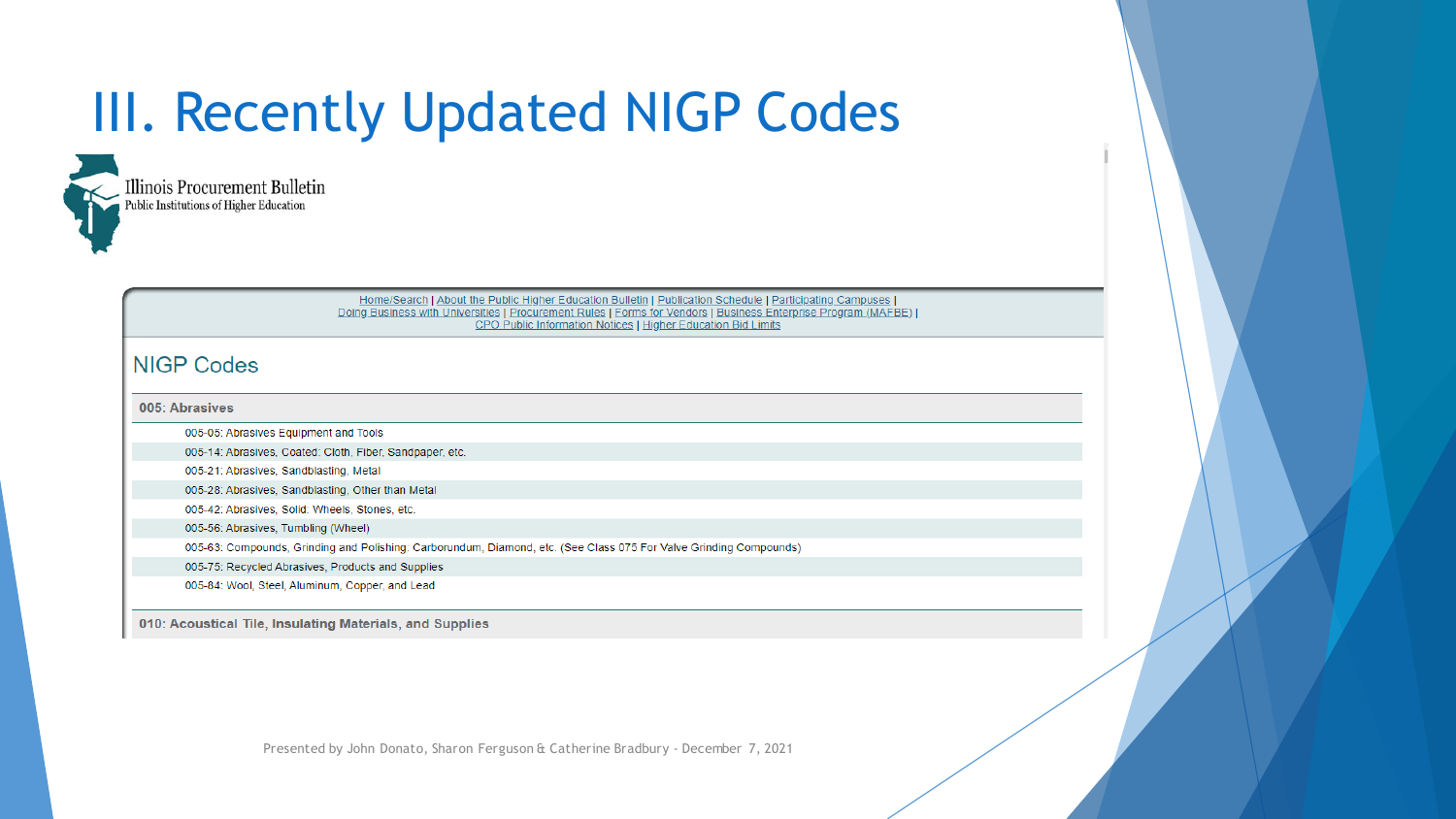### III. Illinois Procurement Gateway

#### [https://ipg.vendorreg.com](https://ipg.vendorreg.com/)



**Vendor Registration** 

**Account Access**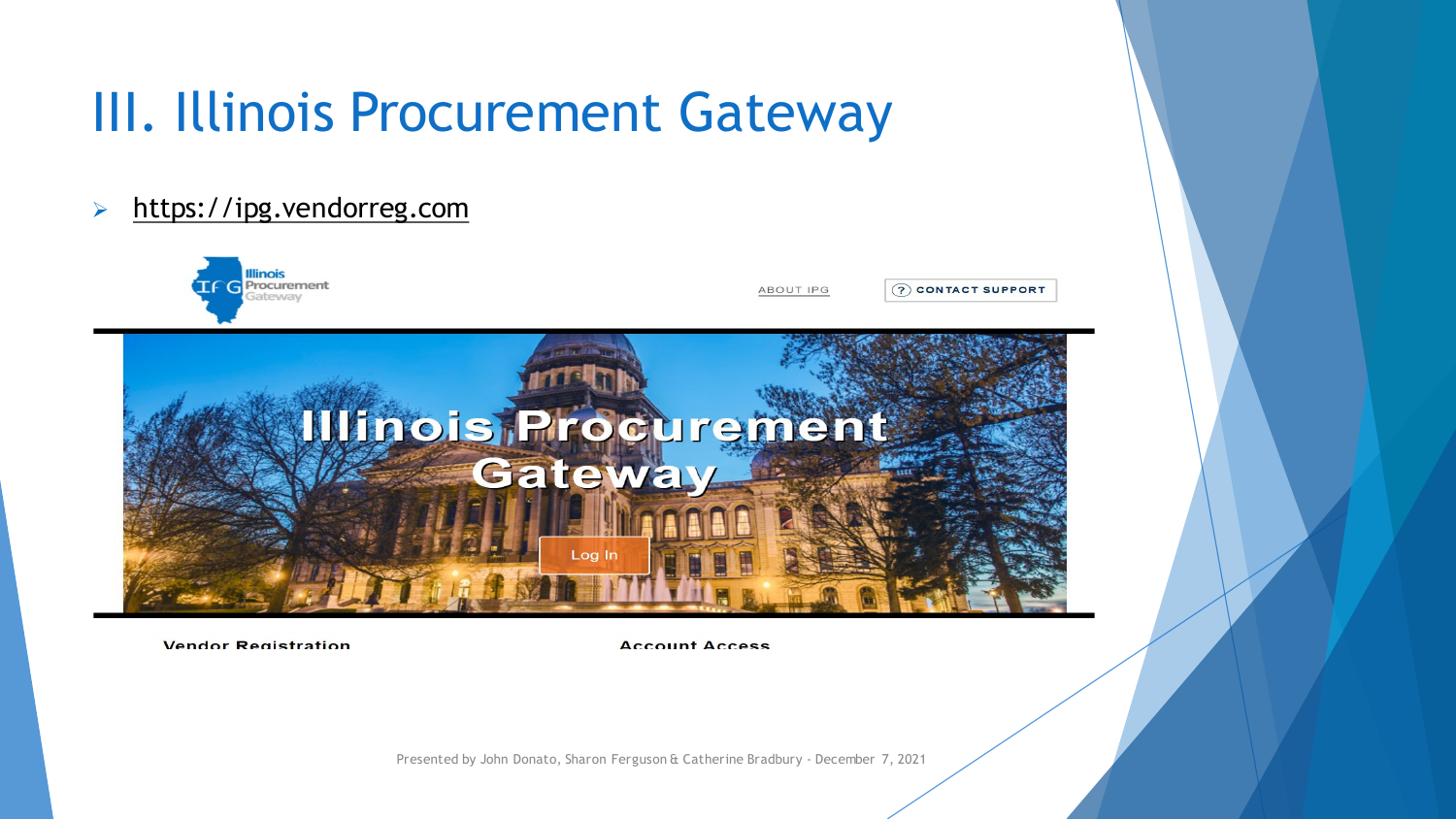## III. IPG Registration Requirement

**Items Needed for IPG Registration**

- **FEIN or SS Number**
- **IDHR Public Contract Number**
- **IL State Board of Elections Registration Number**
- Authorized to do Business in Illinois
- Letter of Approval if registered with any of the following:
	- IL BEP
	- **IL Veteran Business Program**
	- **IL Small Business Set-Aside**
- Names of Company Owners
- **Company Financial Information**
- List of Board of Directors (Not-for-Profit)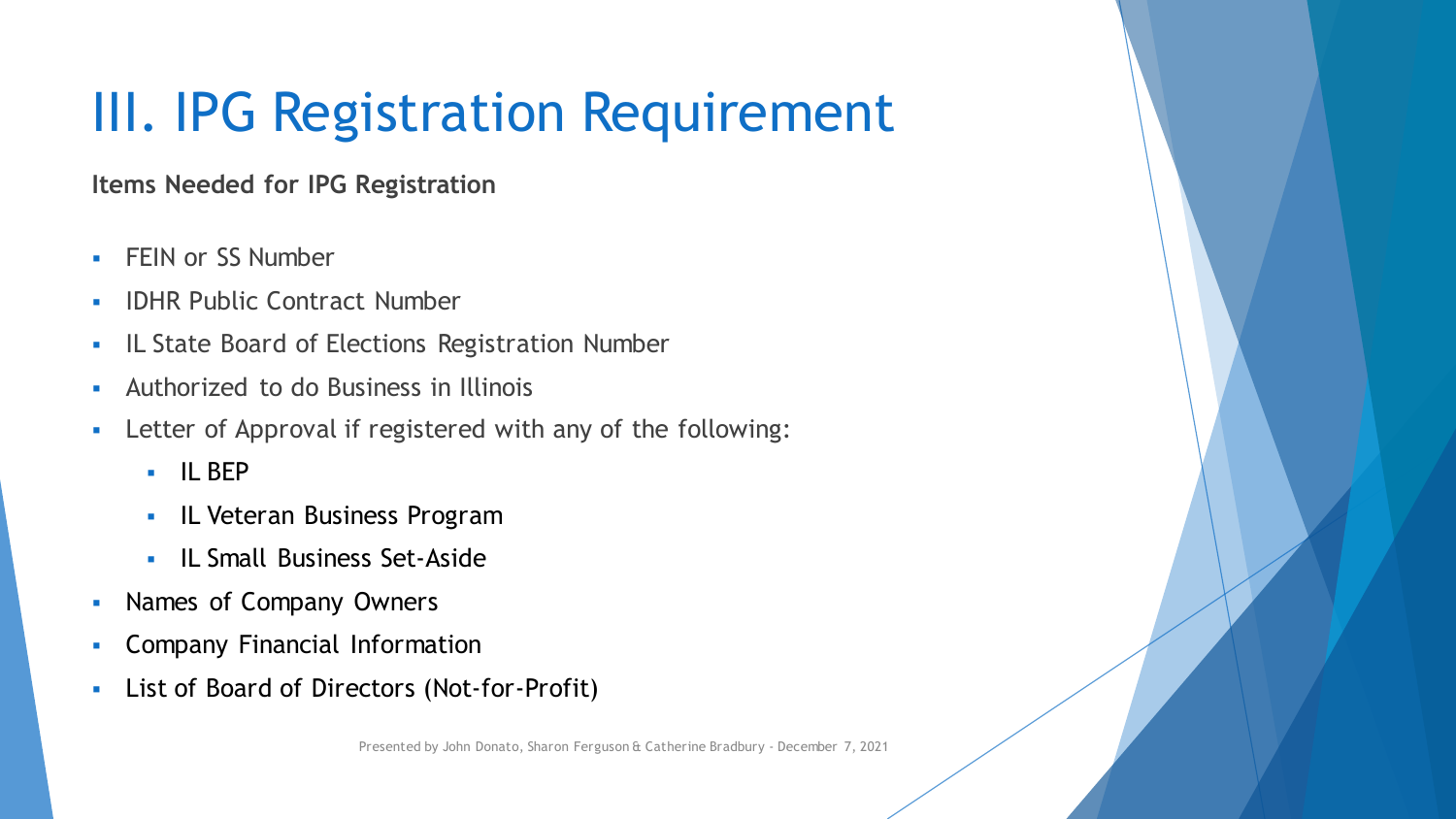### IV. Procurement Methods

- $\triangleright$  Small Purchase
- $\triangleright$  Sole Source
- $\triangleright$  Emergency
- $\triangleright$  Invitation for Bids (IFB)
- $\triangleright$  Qualification Based Selection (QBS)
- $\triangleright$  Request for Proposals (RFP)
- Professional & Artistic Services (P  $\&$  A)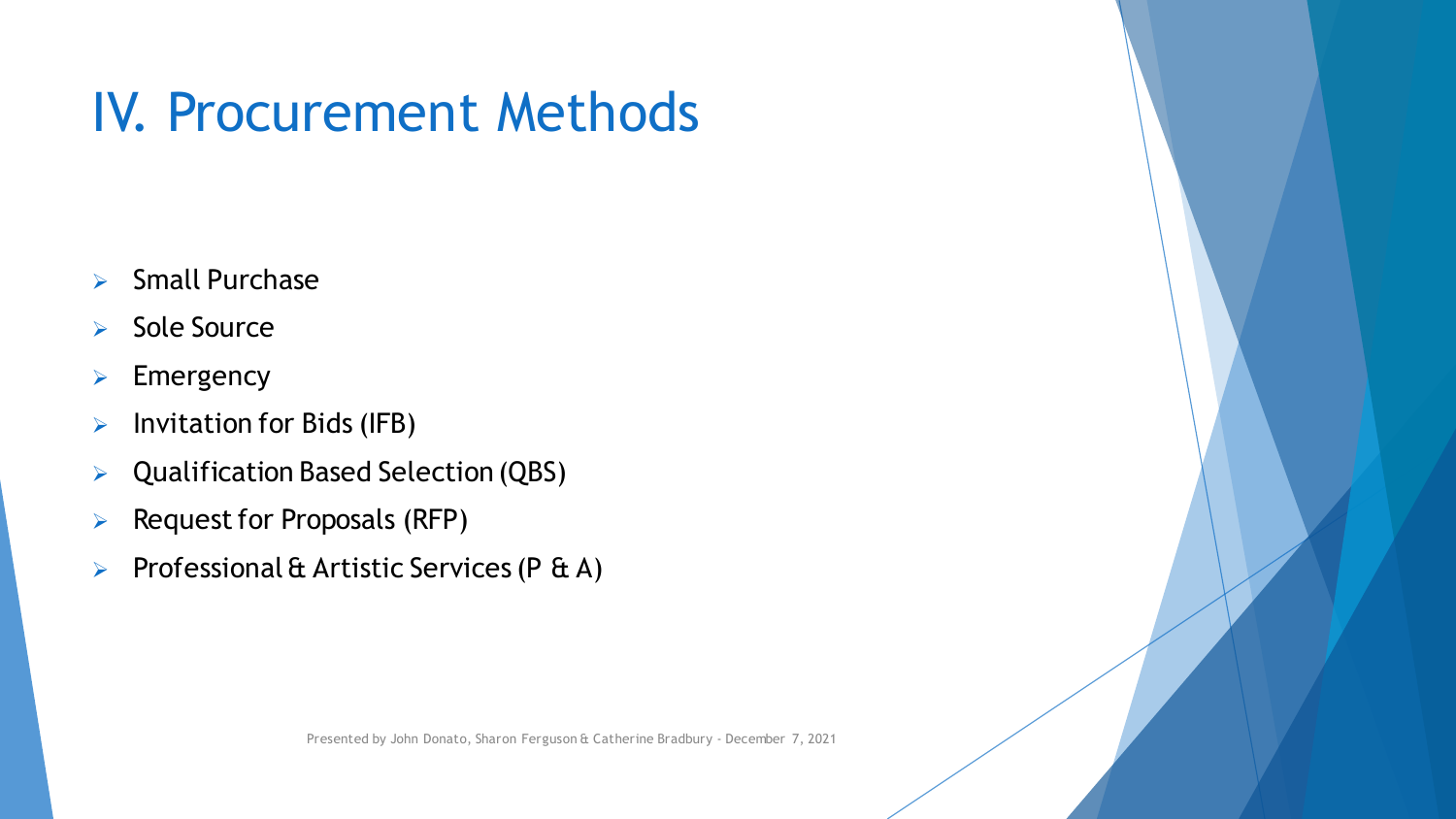### IV. Small Purchase

- $\geq$  \$100,000 and under
- $\triangleright$  Seek reasonable competition
- $\triangleright$  Promote small and diverse businesses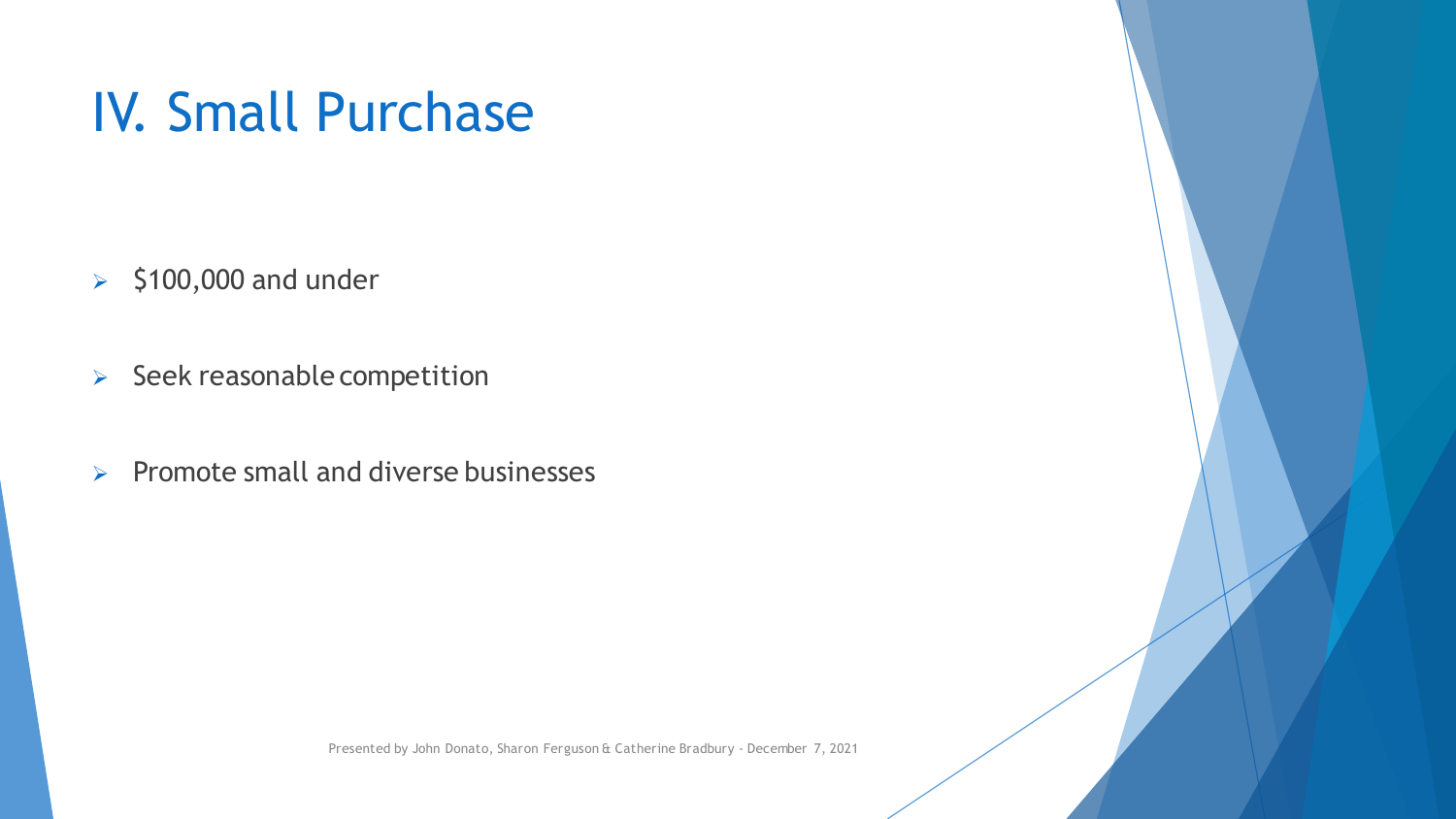### IV. Sole Source/Sole Economically Feasible Source

- $\triangleright$  Only available from a single supplier
- $\triangleright$  Only one supplier is economically feasible
- $\triangleright$  Must provide adequate justification
- $\triangleright$  Hearing held upon request by interested parties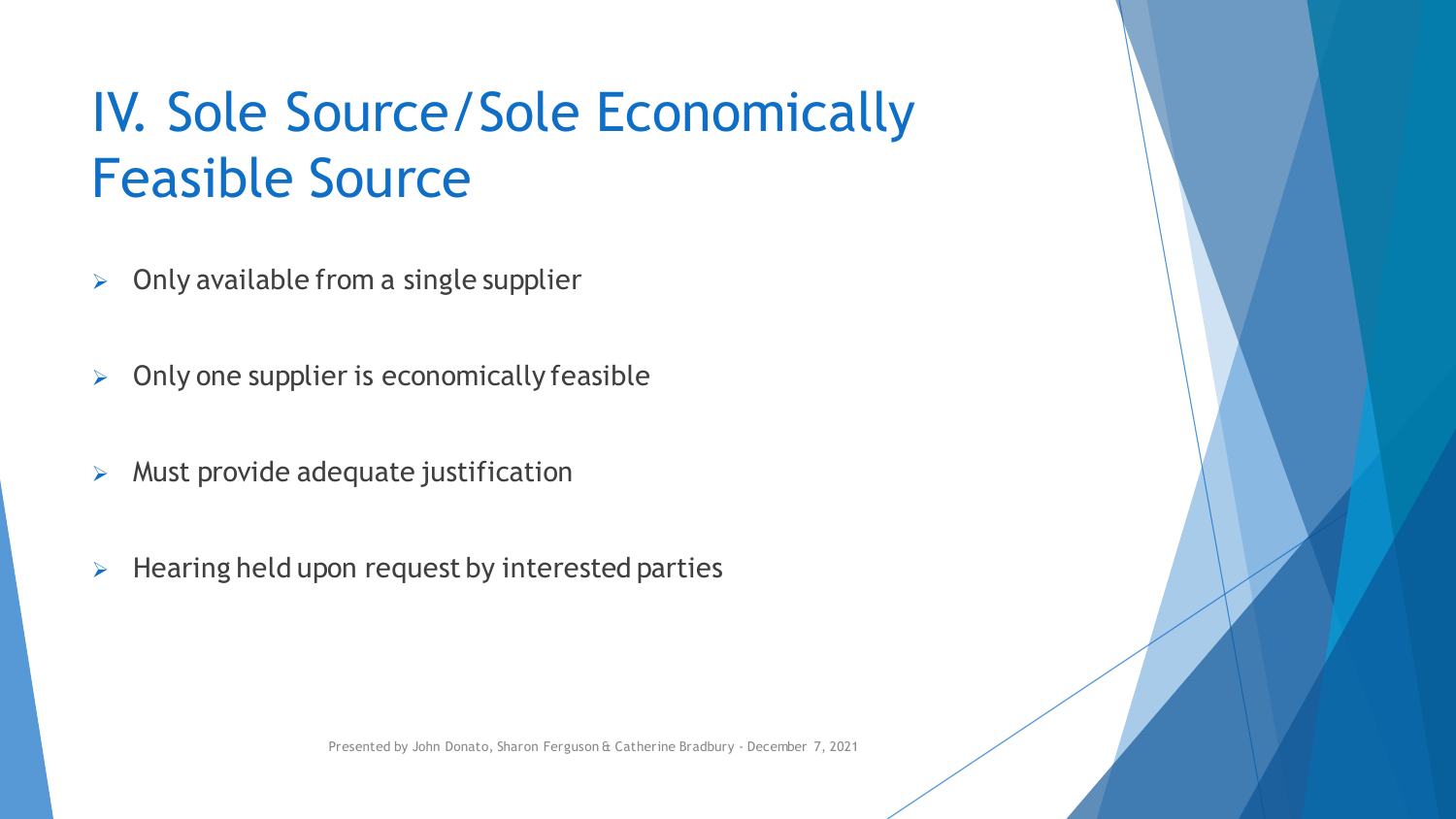### IV. Emergency Purchase

- $\triangleright$  A statutory emergency exists when:
	- $\triangleright$  Threat to public health or safety
	- $\triangleright$  Immediate need for repairs to State property in order to protect against further loss or damage
	- $\triangleright$  Prevent or minimize serious disruption in critical State services that affect health, safety or collection of substantial State revenues
	- $\triangleright$  Ensure integrity of State records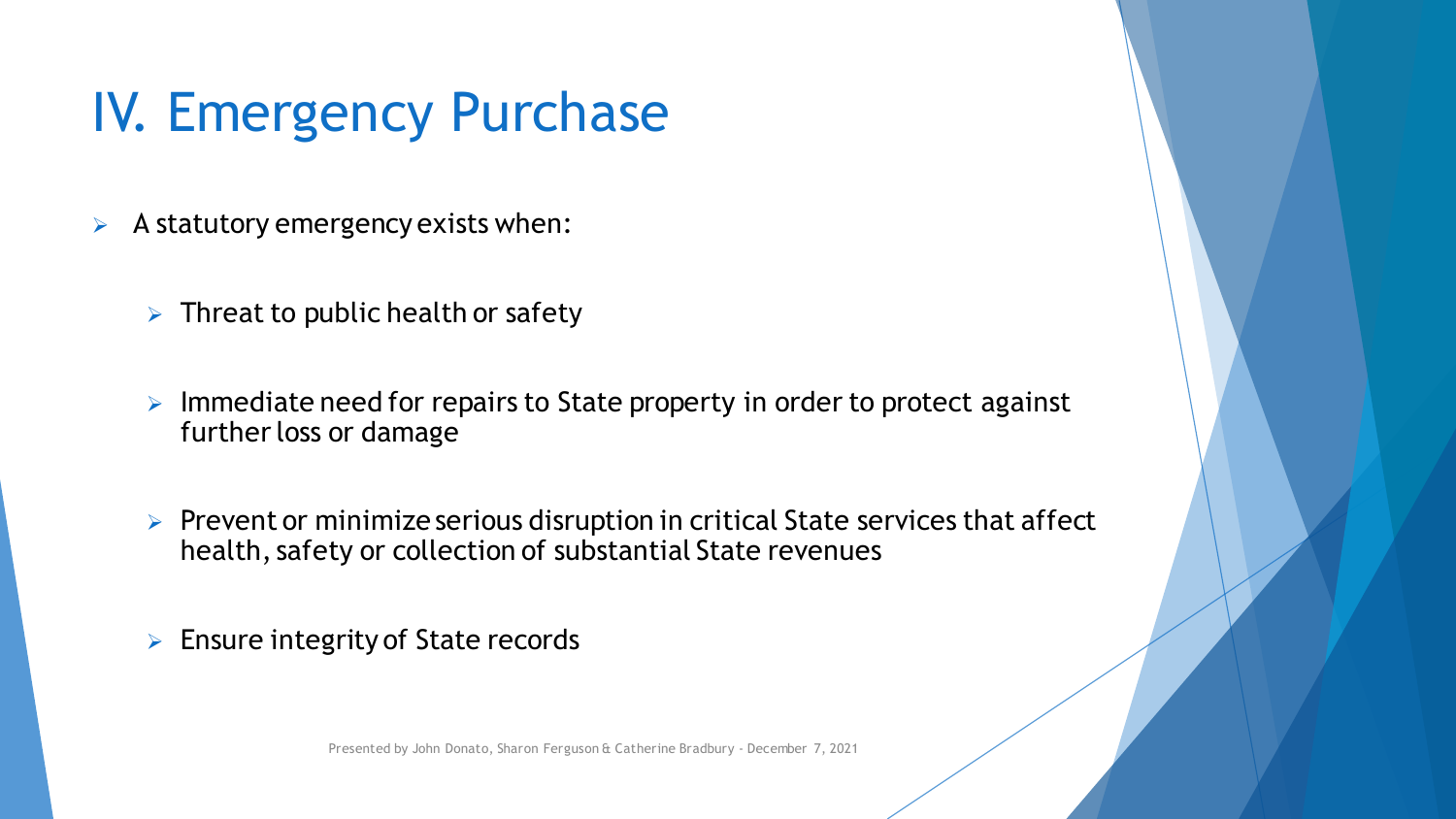## IV. Emergency Quick Purchase

- $\triangleright$  Protect the health and safety of any person
- Items available on the spot market or at a discounted prices for a limited time
- $\triangleright$  Rare items
	- $\triangleright$  Historical value
	- $\triangleright$  Art collections
- Entertainment, speakers, athletic or other performances only available for a limited time
- $\triangleright$  Avoid lapse or loss of federal or donated funds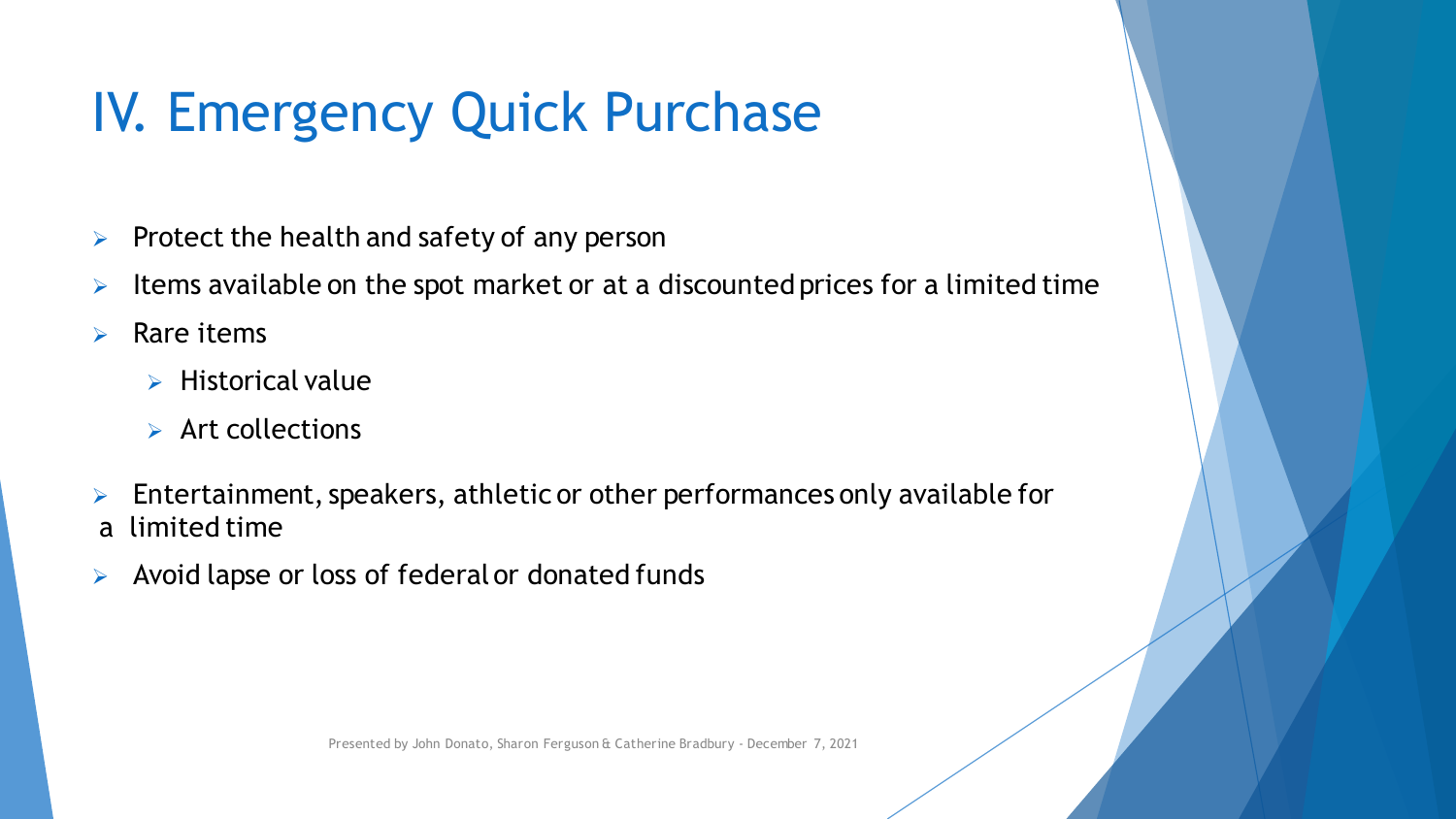### IV. Qualification Based Selection (QBS)

Architectural, Engineering, and Land Surveying Qualifications Based Selection Act. **(30 ILCS 535)**

- $\triangleright$  services procured on the basis of demonstrated competence and qualifications
- $\triangleright$  negotiate contracts at fair and reasonable prices
- $\triangleright$  authorize the Department of Professional Regulation to enforce the provisions of Section 65 of this Act.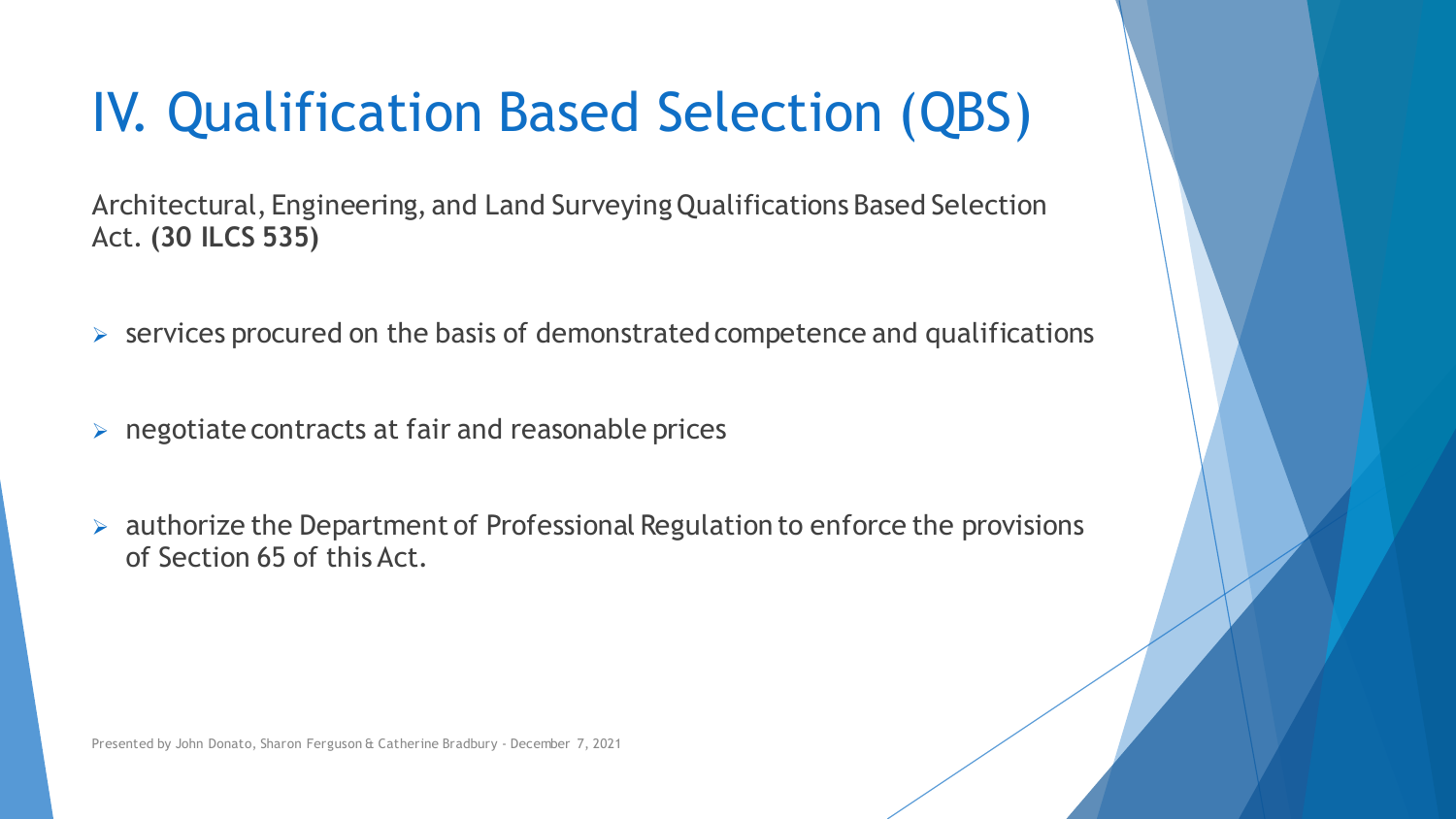### IV. Invitation for Bid (IFB)

- $\triangleright$  Also known as Competitive Sealed Bidding
- $\triangleright$  When price is most important
- $\triangleright$  Awarded to the lowest responsible and responsive bidder that meets the requirements and criteria set forth in the IFB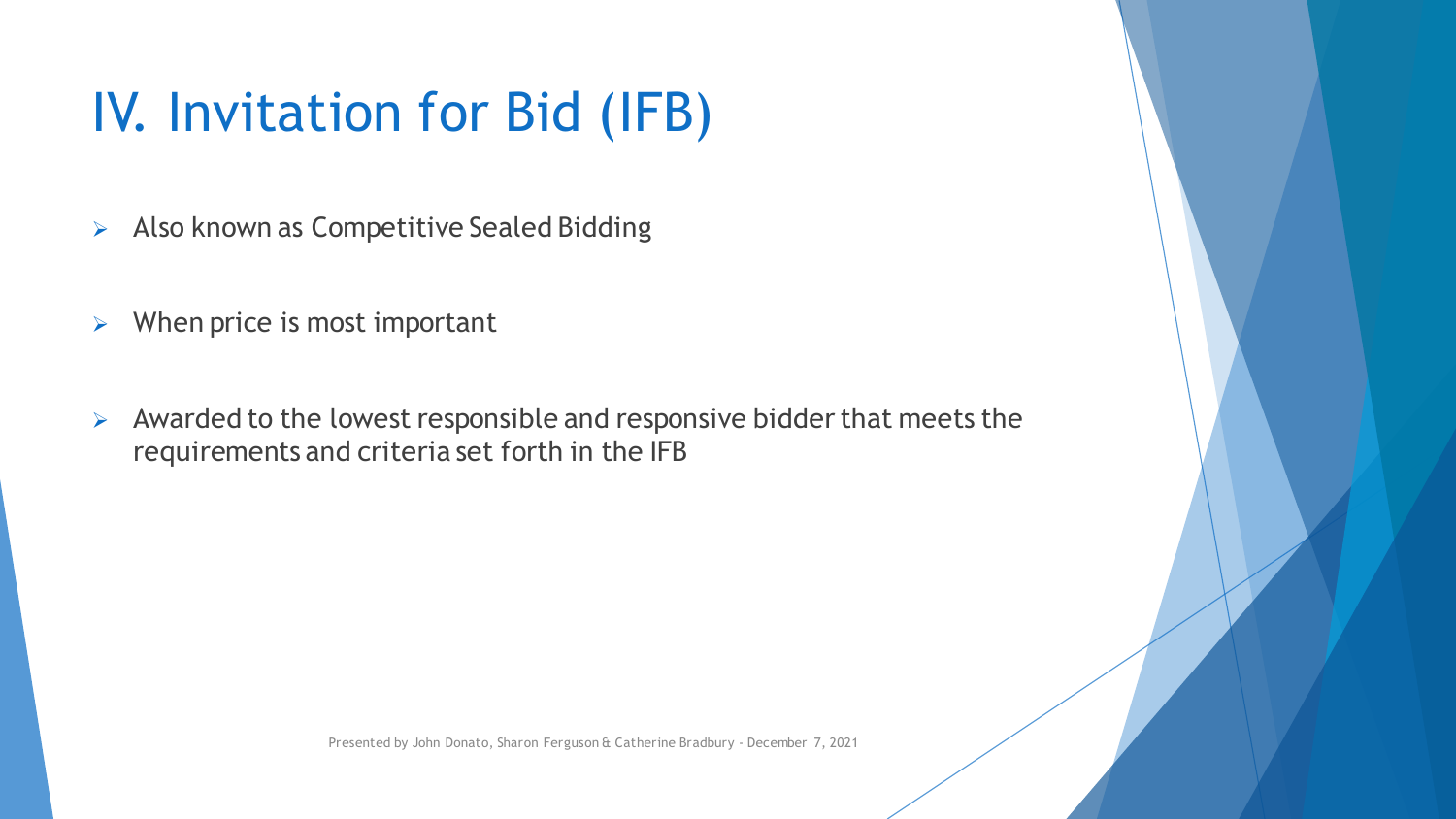## IV. Request for Proposal (RFP)

- $\triangleright$  Also known as Competitive Sealed Proposals
- $\triangleright$  When technical ability is most important
- $\triangleright$  Based on evaluation factors in the RFP
- $\triangleright$  Numerical rating system used to score
- $\triangleright$  Awarded on combination of technical and price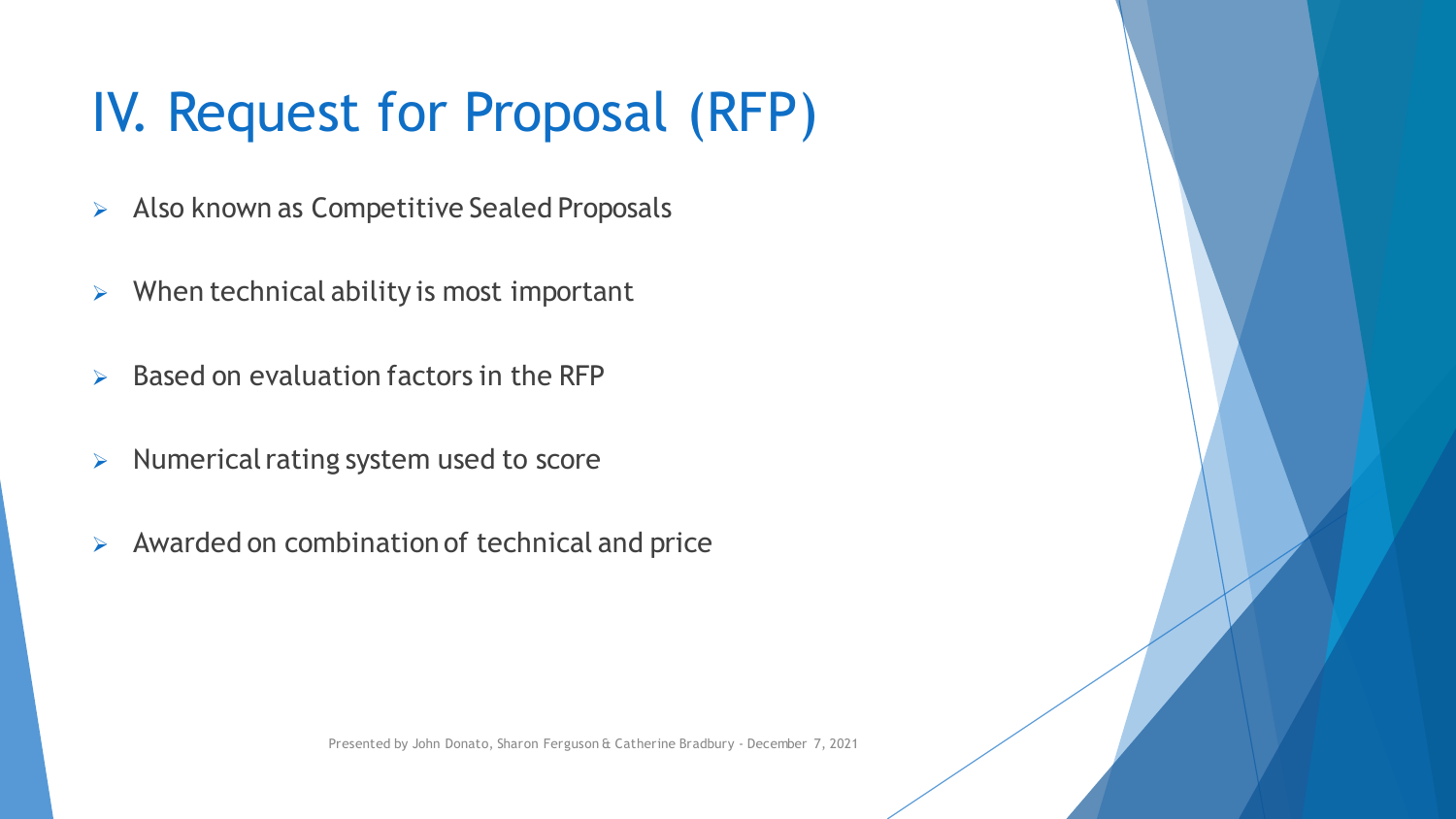### IV. Professional & Artistic Services (P&A)

- $\triangleright$  Qualified by:
	- $\triangleright$  Education
	- **Experience** 
		- AND
	- $\triangleright$  Technical ability
- $\triangleright$  Primarily used for intellectual or creative skills
- $\triangleright$  Awarded on qualifications
- $\triangleright$  Price is negotiated after selection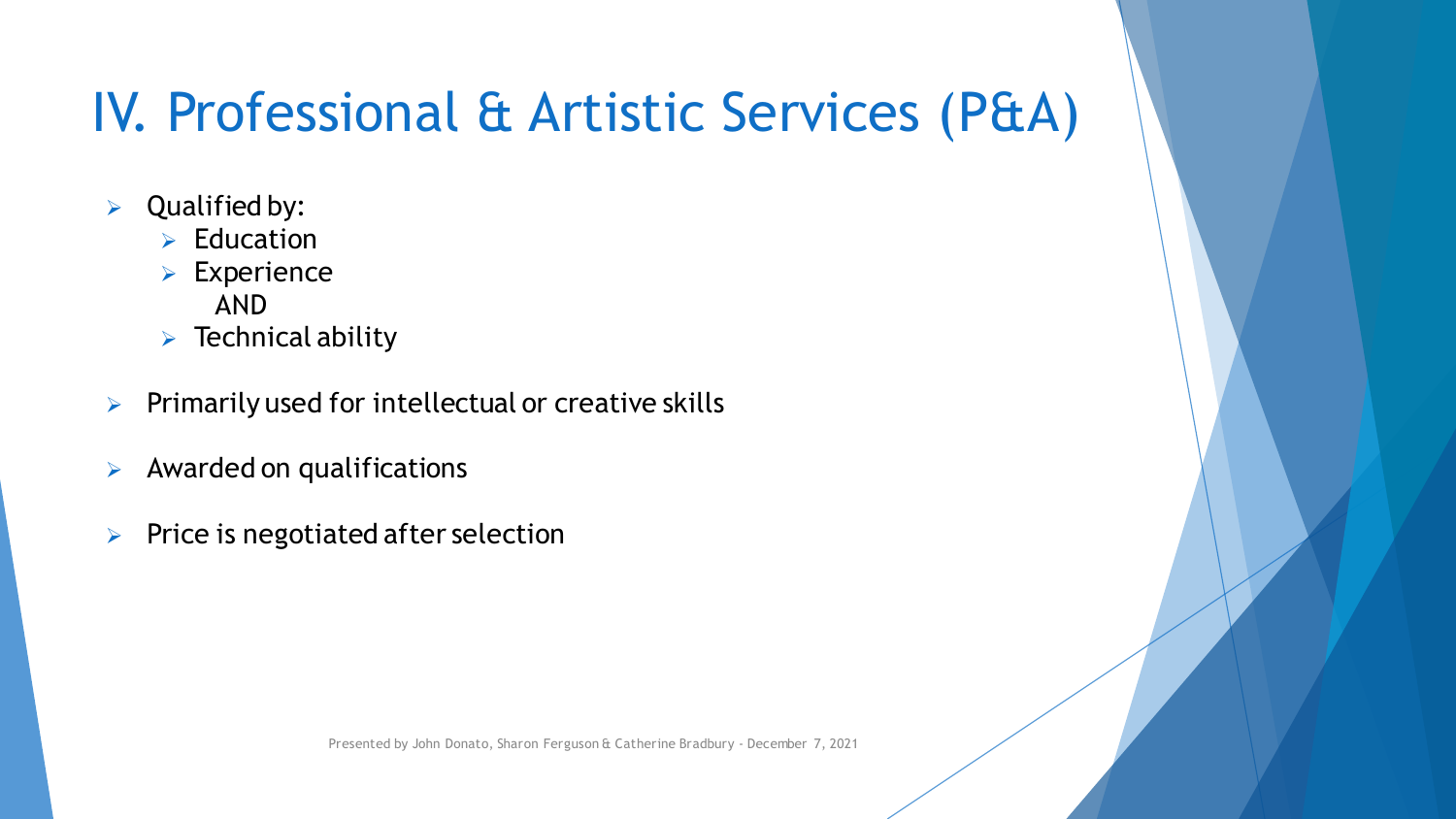### V. Resources

#### [www.ILSMALLBIZ.biz](http://www.ilsmallbiz.biz/)

- $\triangleright$  Illinois Small Business Development Centers (SBDC)
- $\triangleright$  Illinois Procurement Technical Assistance Centers (PTAC)
- $\triangleright$  Illinois Department of Commerce & Economic Opportunity (DCEO)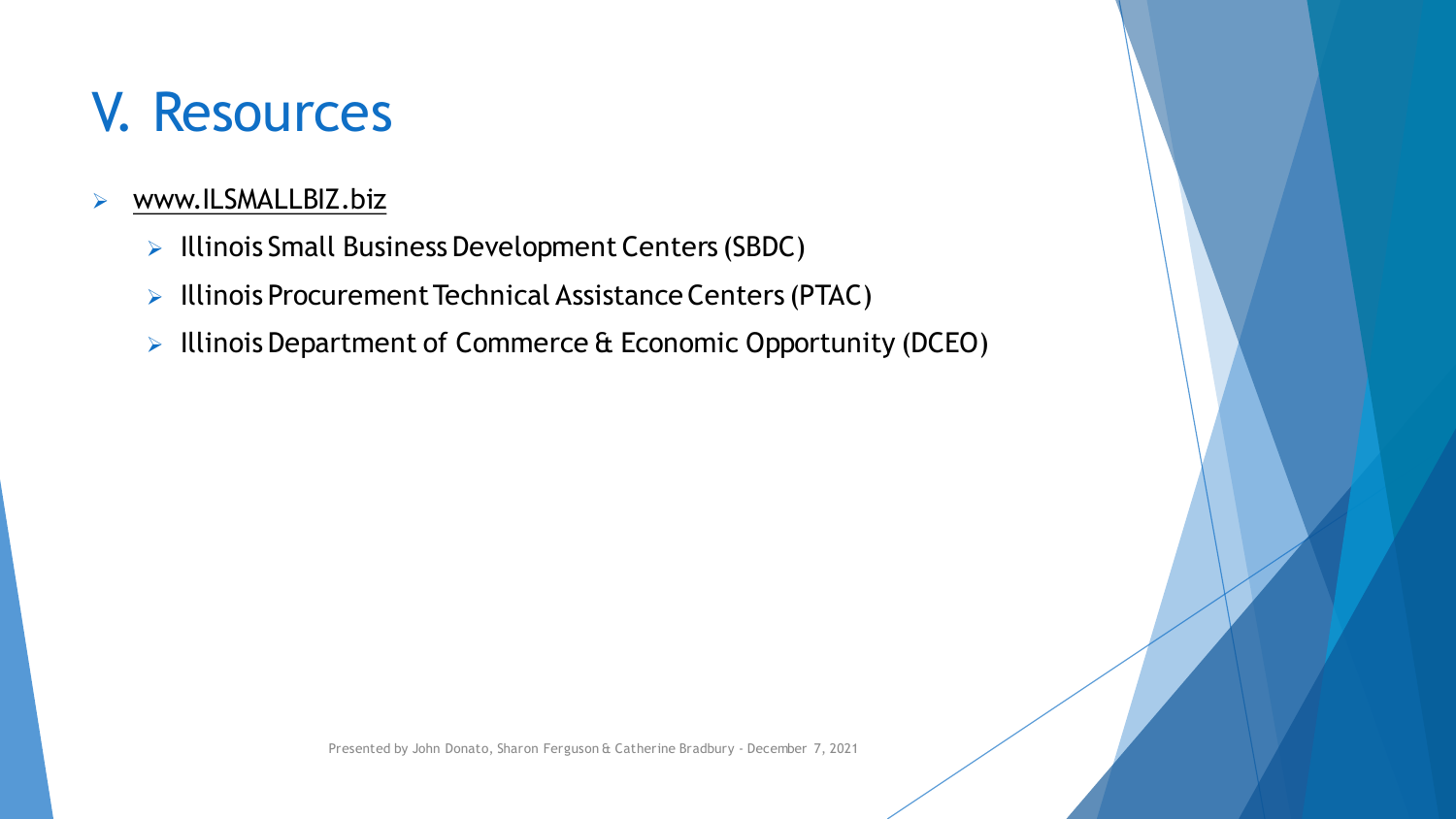## V. Chief Procurement Office for Higher **Education**



### [www.Illinois.gov/cpo/HigherEd](http://www.illinois.gov/cpo/HigherEd)

- Statutes and Rules
- **Publications and Reports**
- Illinois Procurement Gateway
- Procurement Bulletin
- Procurement Resources
- Calendar and Events
- Purchasing Office Contact Information
- Pathway to Procurement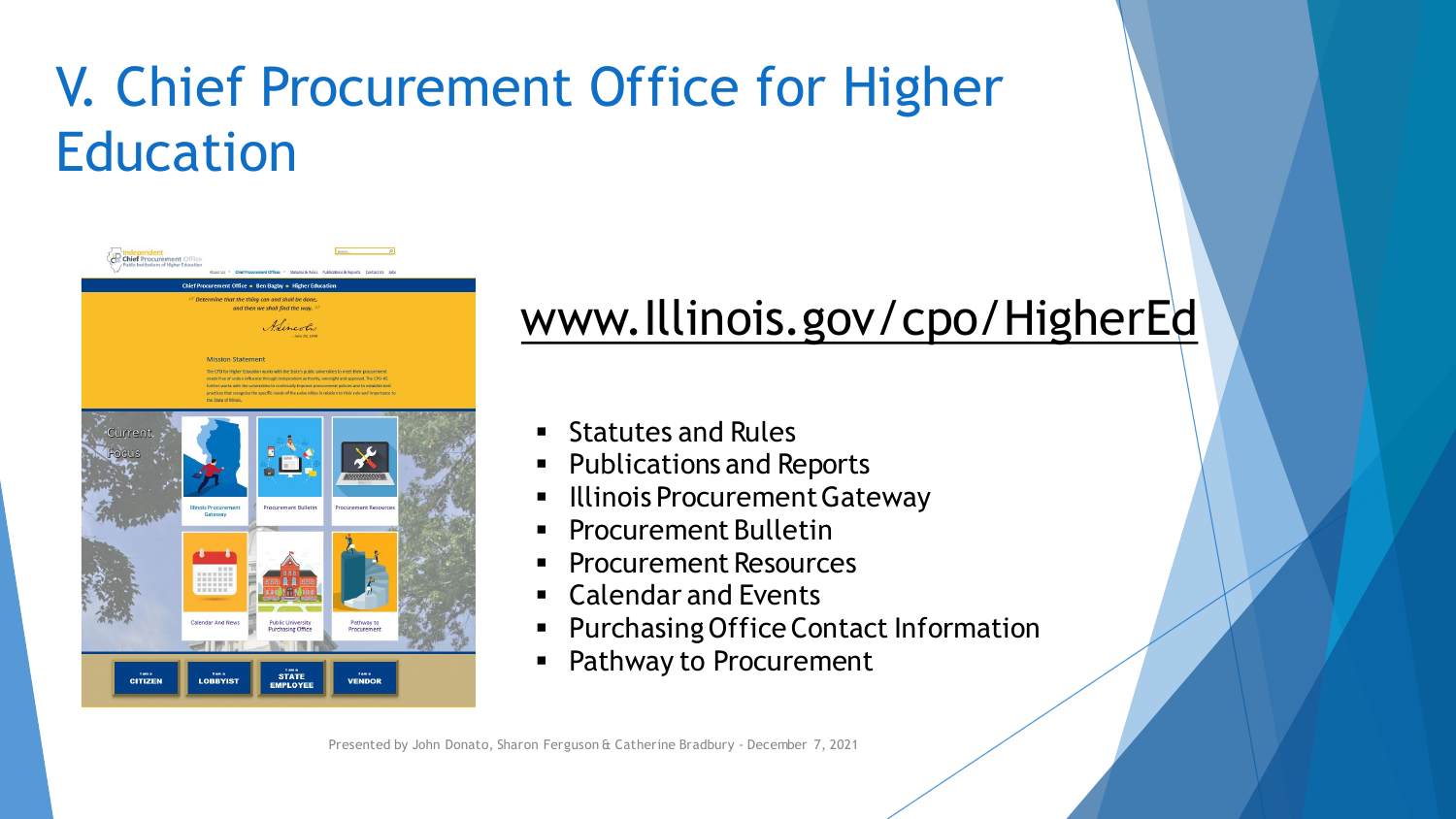### V. Additional Requirements & Prohibitions

### **Procurement Communication Reporting Requirement**

 $\triangleright$  State employees who have communications with potential vendors related to specific State procurements may have to report the communication on a publicly available website. (30 ILCS 500/50-39)

### **Political Contributions**

Political contributions to candidates and current office holders for Governor and Lt. Governor are prohibited. (30 ILCS 500/50-37)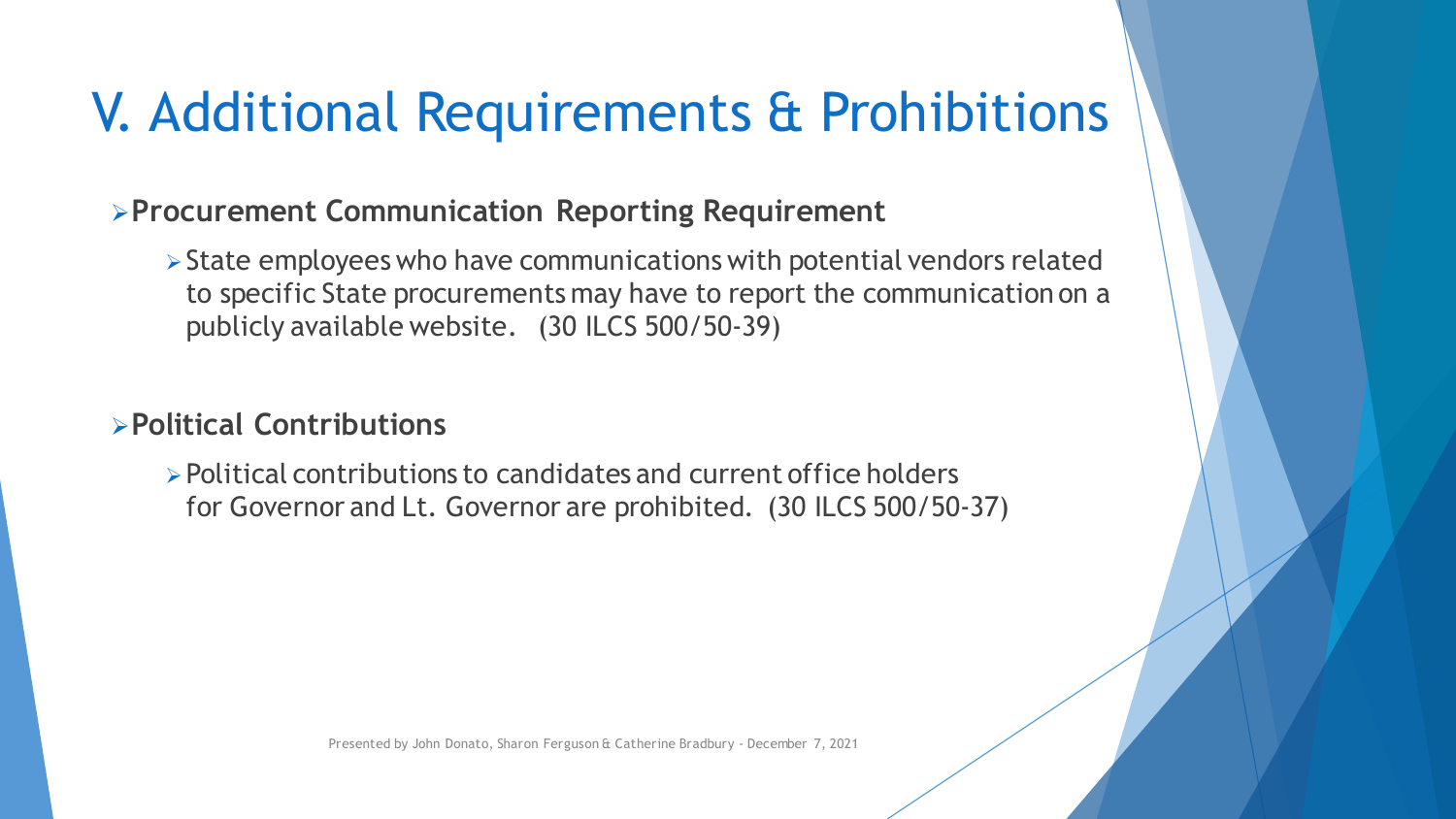Contact Information: John Donato, [John.Donato@Illinois.gov](mailto:John.Donato@Illinois.gov) Sharon Ferguson, [Sharon.Ferguson2@Illinois.gov](mailto:Sharon.Ferguson@illinois.gov) Catherine Bradbury, Catherine.Bradbury[@Illinois.gov](mailto:Keely.Burton@illinois.gov)

Presentation created by: Sharon Ferguson & Catherine Bradbury